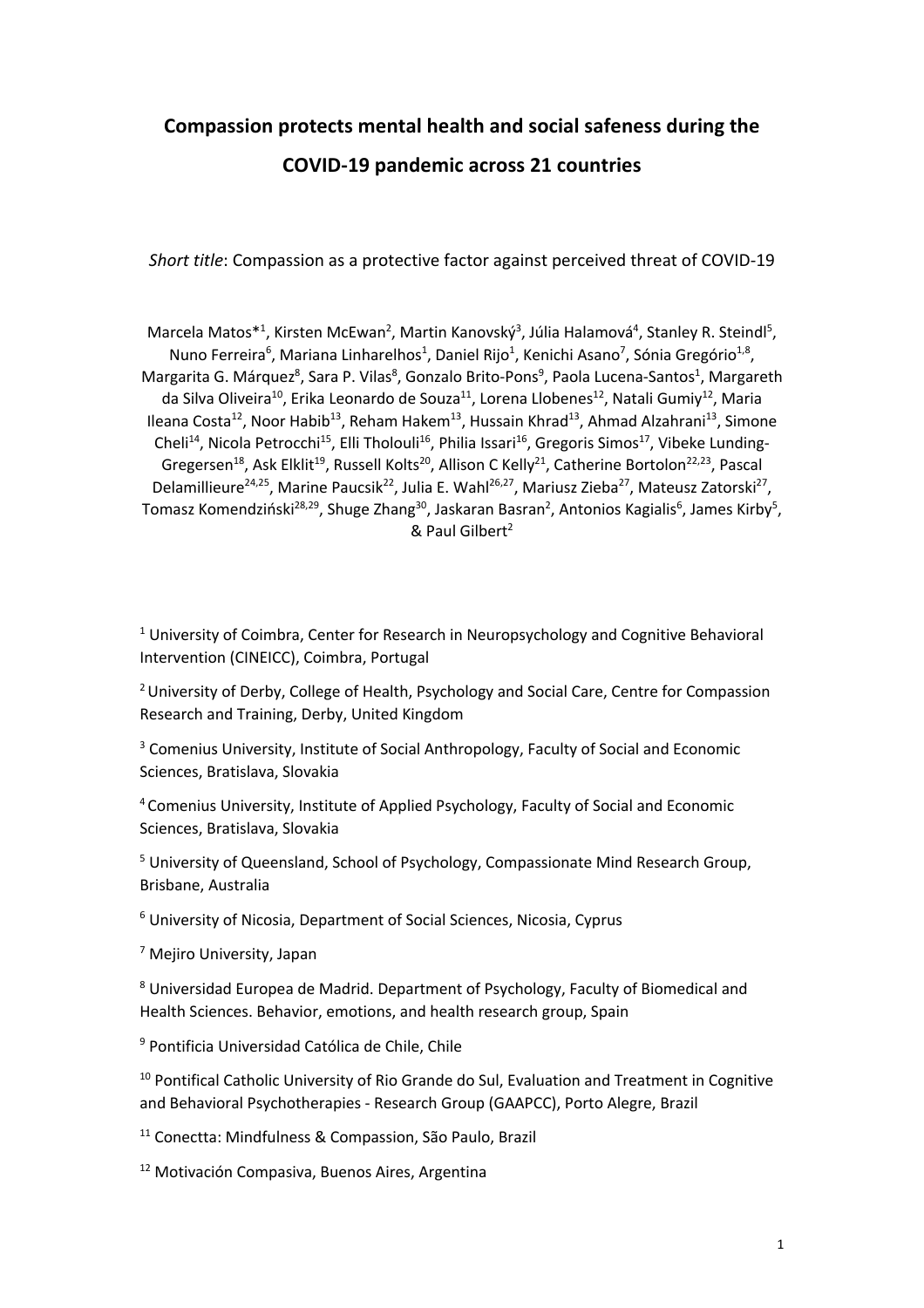<sup>13</sup> King Faisal Specialist Hospital and Research Centre (KFSH&RC), Jeddah, Saudi Arabia

<sup>14</sup> University of Florence, School of Human Health Sciences, Italy

<sup>15</sup> John Cabot University, Department of Economics and Social Sciences, Rome, Italy

<sup>16</sup> National and Kapodistrian University of Athens, Center for Qualitative Research in Psychology and Psychosocial Well-being, Athens, Greece

 $17$  University of Macedonia, Department of Educational and Social Policy, Thessaloniki, Greece

<sup>18</sup> Mindwork Psycological Center, Copenhagen, Denmark

<sup>19</sup> University of Southern Denmark, Denmark

<sup>20</sup> Eastern Washington University, Cheney, WA, USA

<sup>21</sup> University of Waterloo, Waterloo, Canada

<sup>22</sup> Grenoble Alpes University, 38000, Grenoble, France

<sup>23</sup> Centre Hospitalier Alpes Isère, C3R - Réhabilitation psychosociale et remédiation cognitive, Grenoble, France

<sup>24</sup> CHU de Caen, Service de Psychiatrie Adulte, 14000, Caen, France

<sup>25</sup> University of Normandy, UNICAEN, ISTS, GIP Cyceron, Caen, France

<sup>26</sup> The Mind Institute Poland, Poland

<sup>27</sup> SWPS University of Social Sciences and Humanities, Warsaw & Poznań, Poland

<sup>28</sup> Nicolaus Copernicus University, Department of Cognitive Science, Poland

<sup>29</sup> Nicolaus Copernicus University, Neurocognitive Laboratory, Centre for Modern Interdisciplinary Technologies, Poland

<sup>30</sup> University of Derby, School of Human Sciences, United Kingdom

\**Corresponding author information:*

Marcela Matos

Centro de Investigação em Neuropsicologia e Intervenção Cognitivo Comportamental (CINEICC)

Rua do Colégio Novo, 3000-115 Coimbra, Portugal

e-mail: marcela.matos@fpce.uc.pt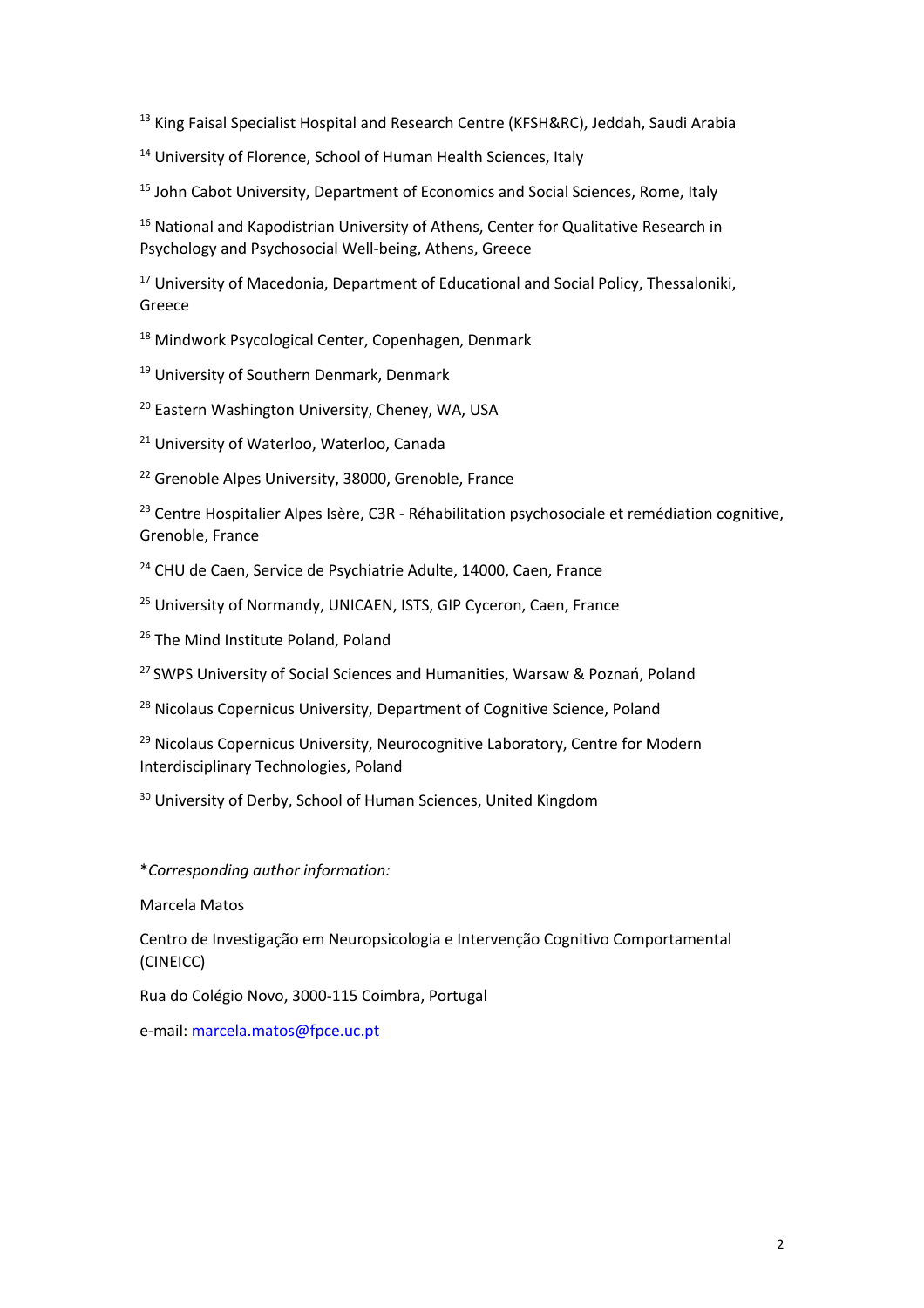#### **ORCID ID**

Marcela Matos 0000-0001-7320-7107 Kirsten McEwan 0000-0002-0945-0521 Martin Kanovský 0000-0001-6055-6551 Júlia Halamová 0000-0002-2655-2327 Stanley R. Steindl 0000-0001-8934-5096 Nuno Ferreira 0000-0002-5787-904X Mariana Linharelhos 0000-0002-7778-8612 Daniel Rijo 0000-0002-5368-0770 Kenichi Asano 0000-0003-3839-5733 Sónia Gregório 0000-0002-8638-4927 Margarita G. Márquez 0000-0002-2783-9004 Sara P. Vilas 0000-0002-1594-9345 Gonzalo Brito-Pons 0000-0002-5002-3863 Paola Lucena-Santos 0000-0003-3023-0715 Margareth da Silva Oliveira 0000-0002-6490-5170 Jaskaran Basran 0000-0002-8640-2953 Nicola Petrocchi 0000-0002-7210-2319 Elli Tholouli 0000-0002-8984-5696 Philia Issari 0000-0002-8043-5180 Gregoris Simos 0000-0003-4033-2010 Ask Elklit 0000-0002-8469-7372 Russell Kolts 0000-0002-1803-8002 Allison C Kelly 0000-0001-5956-1396 Catherine Bortolon 0000-0002-5118-7827 Marine Paucsik 0000-0002-9751-4985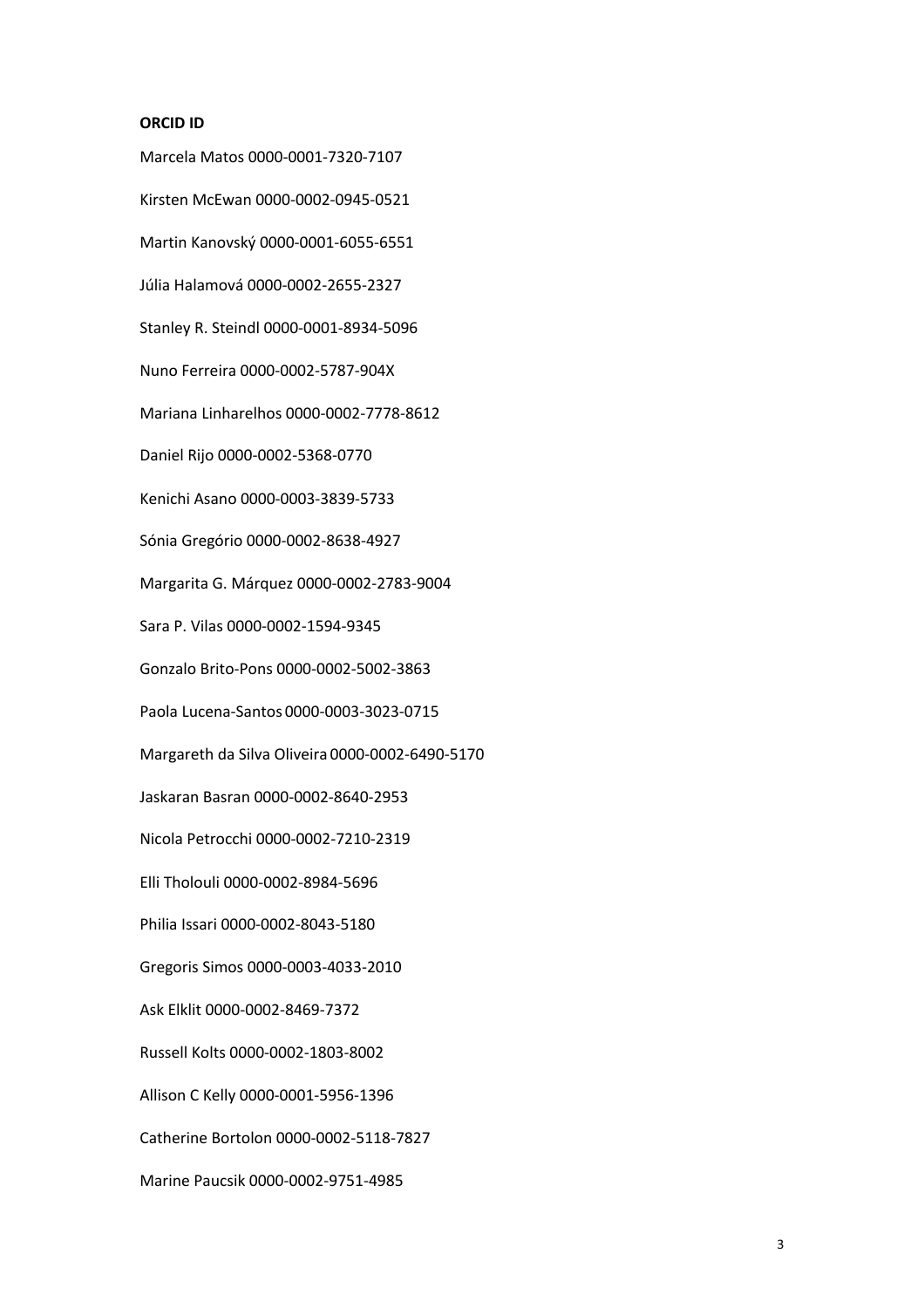Pascal Delamillieure 0000-0003-0215-2430 Julia E. Wahl 0000-0002-6388-3395 Mariusz Zieba 0000-0002-3492-2236 Mateusz Zatorski 0000-0002-0043-0815 Tomasz Komendziński 0000-0003-3273-0764 Shuge Zhang 0000-0002-6935-8831 Antonios Kagialis 0000-0002-9211-0455 James Kirby 0000-0002-0703-1534 Paul Gilbert 0000-0001-8431-9892

#### **Word count:** 5275

#### **Data availability statement:**

The data that support the findings of this study are available from the corresponding author, MM, upon reasonable request.

#### **Acknowledgements:**

The authors would like to thank the Compassionate Mind Foundation for their support in the implementation of the project. We would also like to thank the Tages Onlus for the scientific and organisational support and Giselle Kraus, in the Italian and Canadian arms of this study respectively.

#### **Funding statement:**

The overall research received no specific grant from any funding agency, commercial or notfor-profit sectors. The Slovak arm of this study was supported by the Slovak Research and Development Agency (J.H. & M.K.; Contract no. PP-COVID-20-0074) and the Vedecká grantová agentúra VEGA (J.H.; Grant 1/0075/19). The Canadian arm of the study was supported by the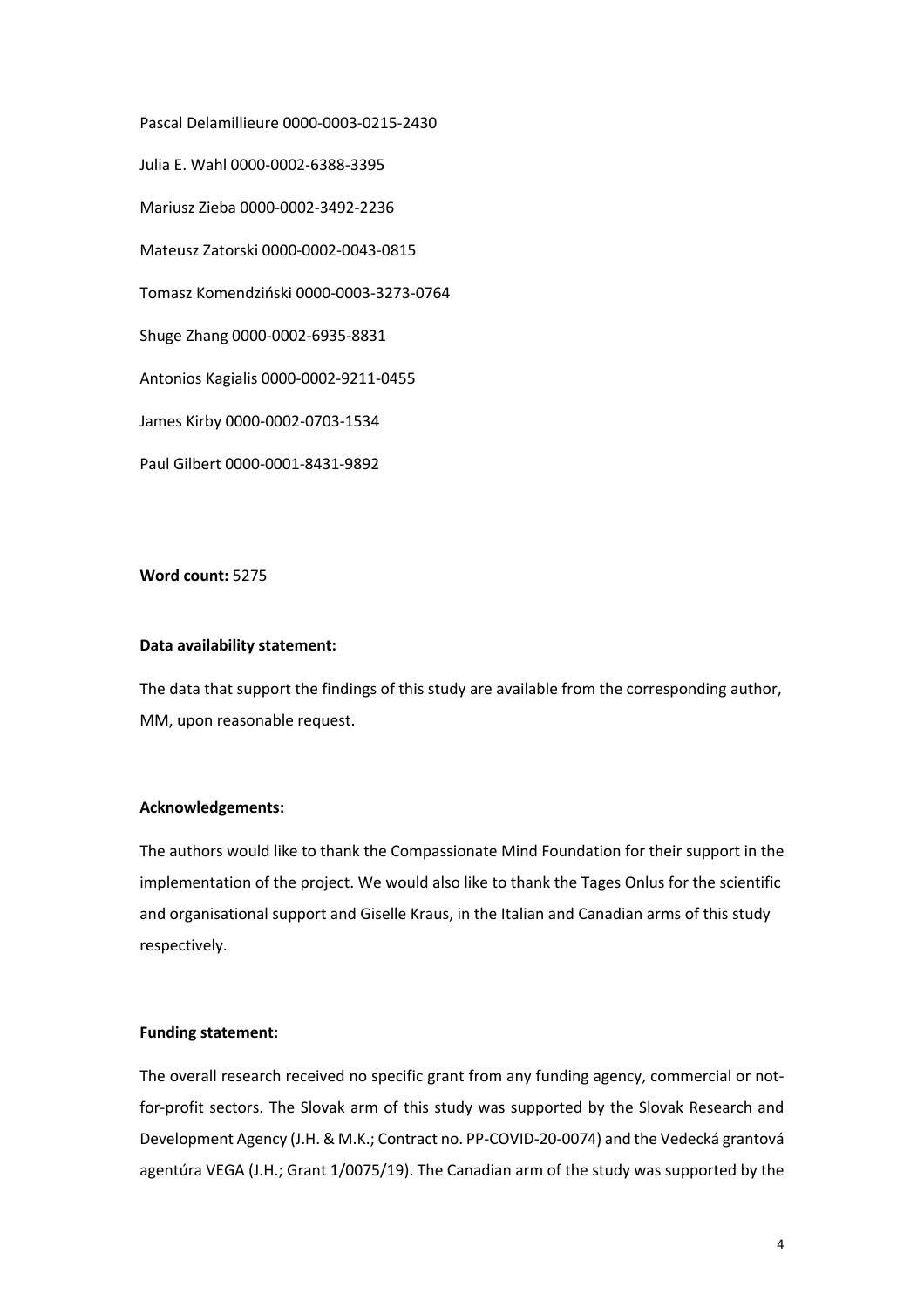Social Sciences and Humanities Research Council Insight Grant (A.K., ref. 435-2017-0062). The Brazilian arm was supported by the Portuguese Foundation for Science and Technology (P.L.- S.; SFRH/BD/130677/2017) and the Brazilian National Council for Scientific and Technological Development (M.S.O. Scientific Productivity Grant)

#### **Conflict of interest:**

The authors declare no conflict of interest.

#### **Ethical standards:**

The authors assert that all procedures contributing to this work comply with the ethical standards of the relevant national and institutional committees on human experimentation and with the Helsinki Declaration of 1975, as revised in 2008.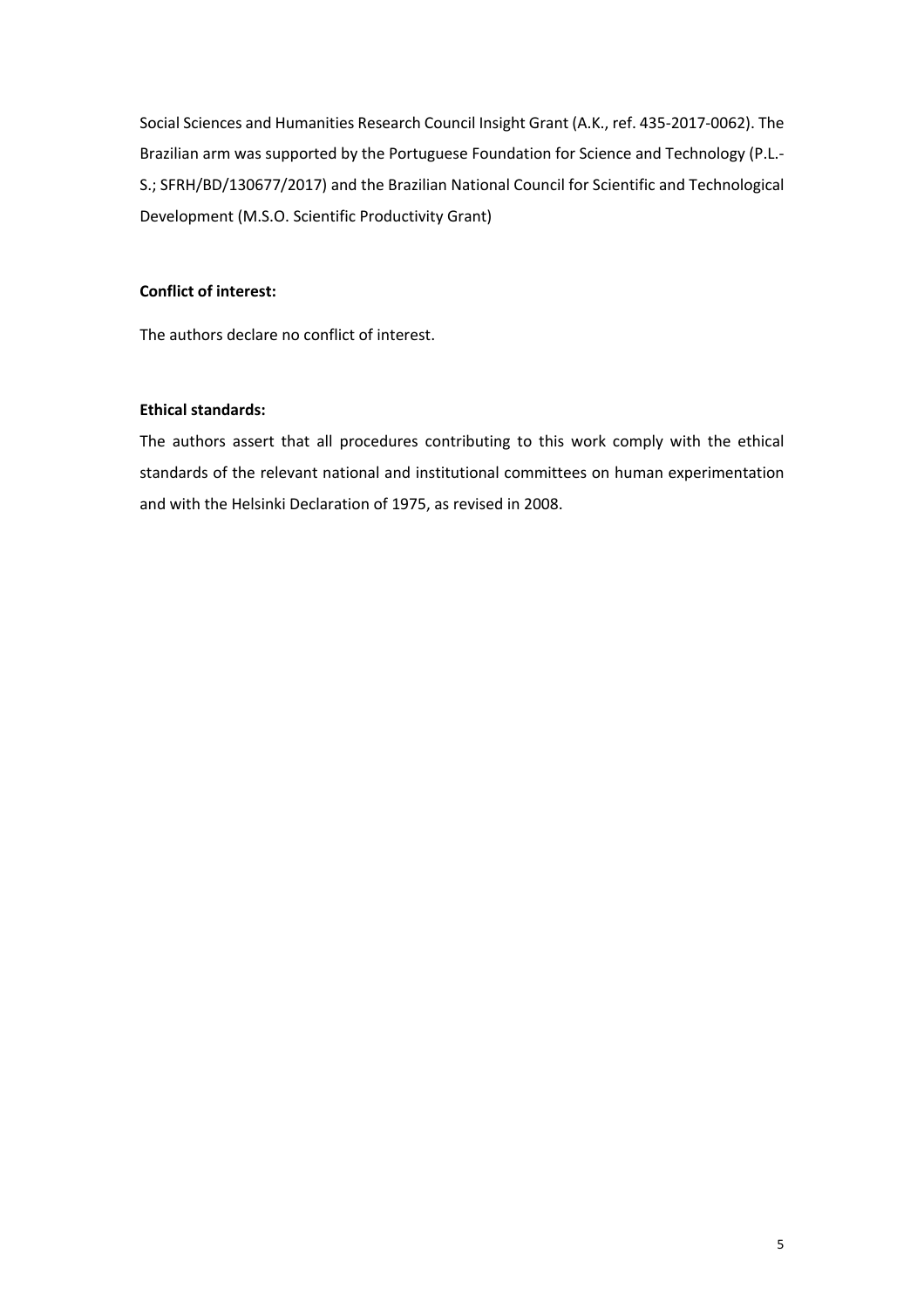#### **Abstract**

**Background** The COVID-19 pandemic is having an unprecedented detrimental impact on mental health in people around the world. It is important therefore to explore factors that may buffer or accentuate risk of mental health problems in this context. Given that compassion has numerous benefits for mental health, emotion regulation and social relationships, this study examines the buffering effects of different flows of compassion (for self, for others, from others) against the impact of perceived threat of COVID-19 on depression, anxiety and stress, and social safeness.

**Methods** The study was conducted in a sample of 4057 adult participants from the general community population, collected across 21 countries from Europe, Middle East, North America, South America, Asia and Oceania. Participants completed self-report measures of perceived threat of COVID-19, compassion (for self, for others, from others), depression, anxiety, stress, and social safeness.

**Results** Perceived threat of COVID-19 predicted higher scores in depression, anxiety and stress, and lower scores in social safeness. Self-compassion and compassion from others predicted lower psychological distress and higher social safeness. Compassion to others predicted lower anxiety. Self-compassion moderated the impact of perceived threat of COVID-19 on depression, anxiety and stress, whereas compassion from others moderated the effects of fears of contracting COVID-19 on social safeness. These effects were consistent across all countries.

**Conclusions** Our findings highlight the universal protective role of compassion, in particular self-compassion and compassion from others, in promoting resilience by buffering against the harmful effects of the COVID-19 pandemic on mental health and social safeness.

**Keywords:** Compassion; Mental health; Social safeness; Moderator effect; Perceived Threat of COVID-19; COVID-19 pandemic; Multinational study

6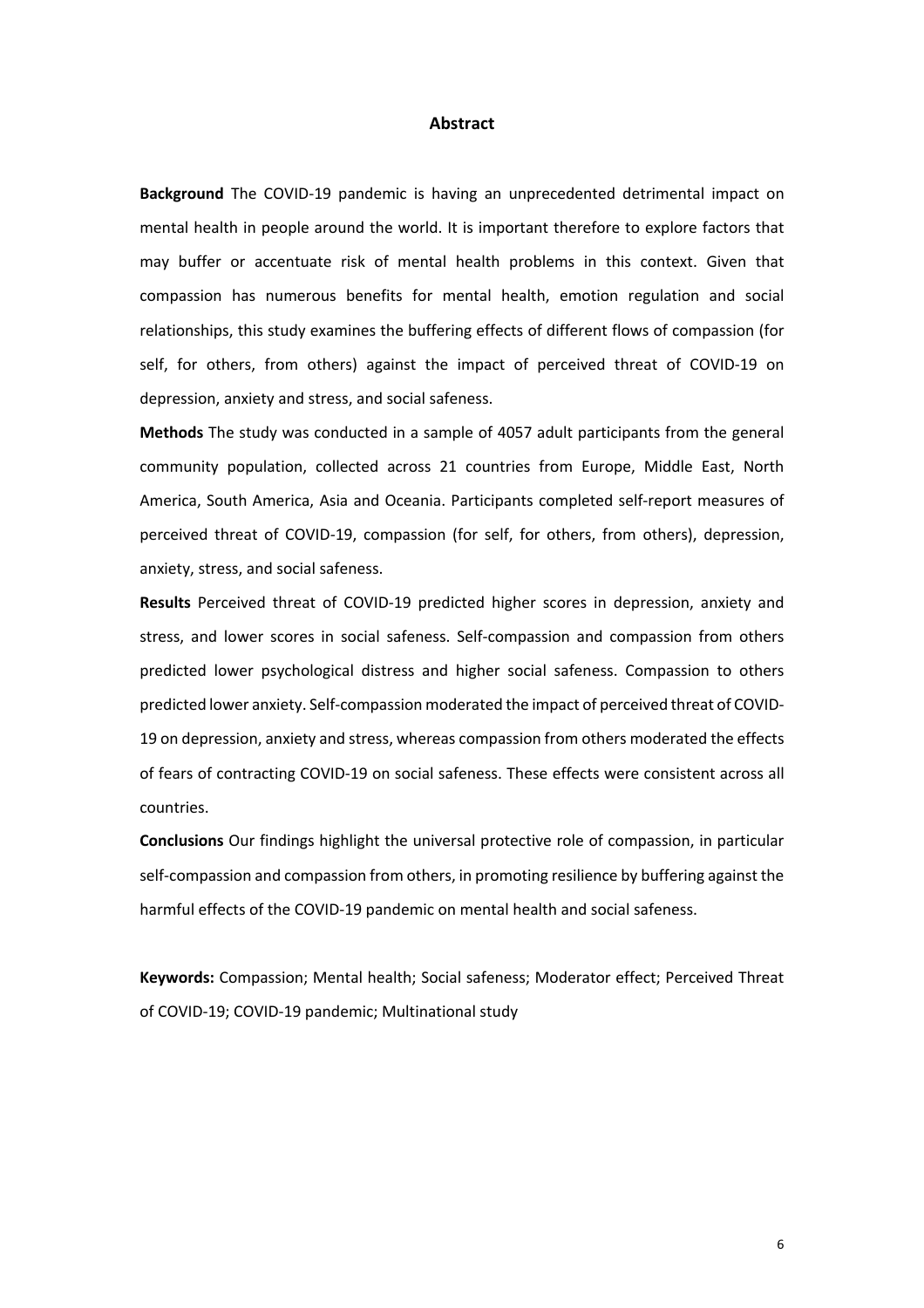## **Compassion protects mental health and social safeness during the COVID-19 pandemic across 21 countries**

#### **Introduction**

With nearly 100 million people infected, and over 2 million deaths to date and rising, the COVID-19 pandemic has had a pervasive impact on human society (Worldometer, 2021). In an effort to reduce the spread of the virus and related pressures on healthcare services, many countries around the world have implemented community level restrictions, such as selfisolation or lockdown procedures, causing significant disruption to key aspects of people's daily life. Furthermore, the highly contagious and invisible nature of the virus has transformed core human behaviours such as social interactions (e.g., shaking hands, hugging) into threatening and potentially deadly experiences. The uncertainty of living with this new pathogen and the ensuing isolation and restrictions to human interaction pose as a severe risk to the mental health of the general population (Prout et al., 2020; WHO, 2020).

Confrontation with a major threat, such as a pandemic, has a range of negative consequences to mental health and psychosocial well-being. Evidence is already emerging that the implementation of lockdown measures is significantly impacting on mental health, with increasing presentations or exacerbation of stress, depression, anxiety and sleep problems (Gloster et al., 2021; Lee et al., 2020; Murphy et al., 2020; Serafini et al., 2020; van Tilburg et al., 2020; Wang et al., 2020a, 2020b; Wong et al., 2020). Heightened fear of COVID-19 has been associated with poor mental health indicators, including depression and anxiety (e.g., Ahorsu et al., 2020; Fitzpatrick et al., 2020; Bitan et al., 2020; Kanovsky & Halamová, 2020). While the unprecedented physical distancing measures have resulted in significant changes to people's social lives and feelings of social safeness, research has documented that social connectedness may buffer against the negative physical and mental health impact of the pandemic, and promote resilience (Nitschke et al., 2020; Palgi et al., 2020; Saltzman et al., 2020).

Therefore, investigating the protective factors that might mitigate the mental health effects of the COVID-19 pandemic and promote resilience during these adverse times is critical and a research priority for mental health science (Holmes et al., 2020; Vinkers et al., 2020). Compassion plays a pivotal role in emotion regulation, mental states, social relationships and behaviour (Seppälä et al., 2017), and may emerge as a key protective factor against the pervasive impact of the pandemic on mental health. The current study is part of a broader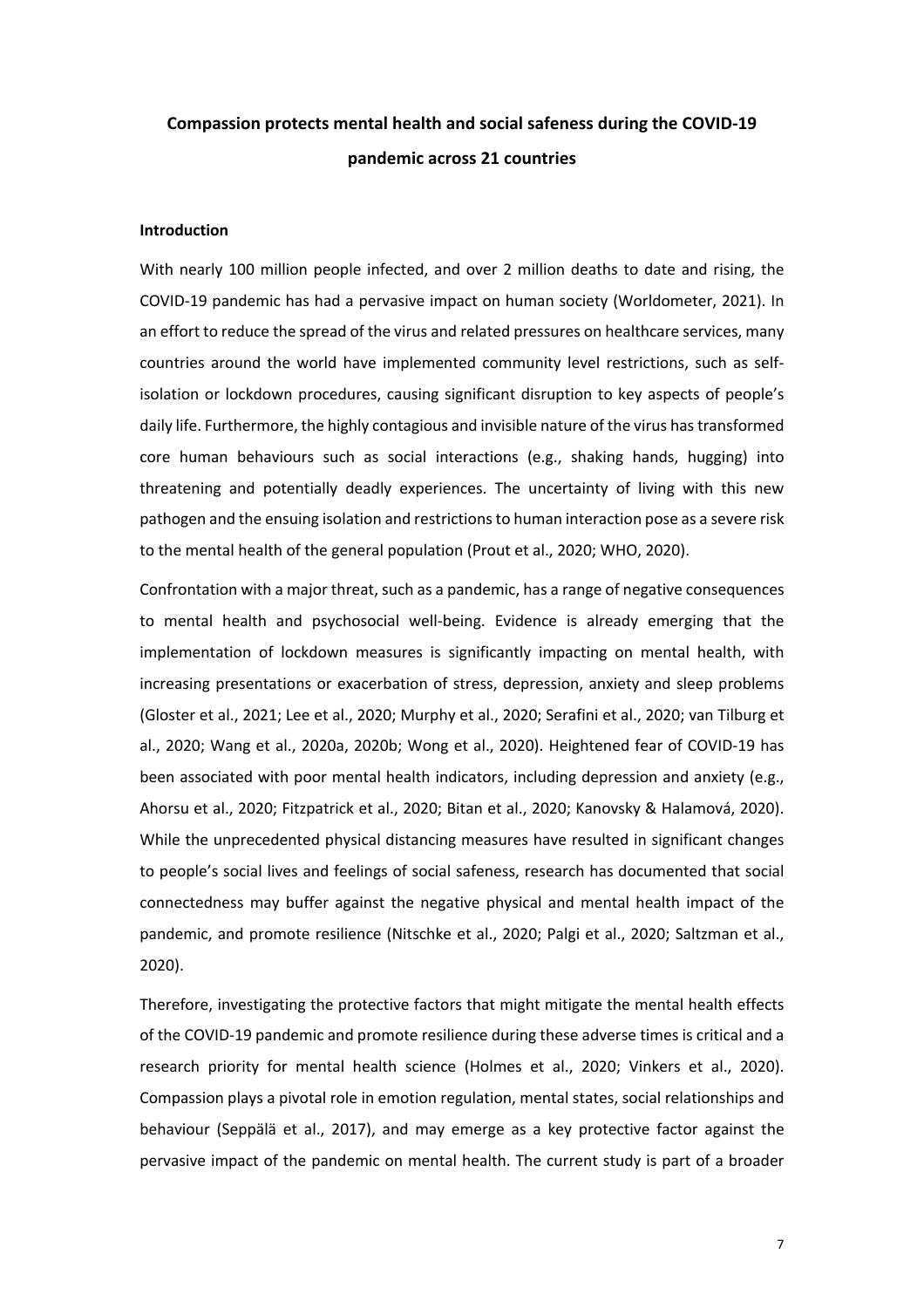multinational longitudinal study investigating the buffering effects of compassion during the COVID-19 pandemic.

#### *Compassion definition*

Although compassion can be variously defined (Mascaro et al., 2020), evolutionary-focused models (Gilbert, 2019, 2020) and ancient Buddhist traditions (Dalai Lama, 1995) conceptualize compassion as a prosocial motivation, defined as "*the sensitivity to suffering in self and others, with a commitment to try to alleviate and prevent it*" (Gilbert, 2014, p. 19). Being sensitive to and engaged with sources of distress rather than avoid, dissociate from or deny them requires courage, especially in the case of the COVID-19 pandemic. Compassion, evolving from the mammalian care-giving systems, comes with a range of physiological and emotional regulating systems, particularly for down-regulating threat and allowing states of '*rest and digest'* (Brown & Brown, 2015; Carter et al., 2017; Mayseless, 2016). Hence, compassion is supported by evolved physiological (e.g., the myelinated vagus nerve, oxytocin) and psychological mechanisms (e.g., social intelligence and competencies) that underpin caring motives and behaviour (Carter, 2014; Porges, 2007). Compassion emerges from the combination of an innate mammalian caring motivation and complex human cognitive competencies that have evolved over the last two million years (Dunbar, 2016; Gilbert, 2019). Compassionate competencies encompass the social intelligences of knowing/mind awareness, empathic awareness and knowing intentionality, that transform basic caring motives into potentials for compassion (Dunbar, 2016; Gilbert, 2019, 2020; Kirby & Gilbert, 2017).

When individuals are under stress, being cared for and supported by others has powerful physiological effects (Porges, 2007, 2017). Compassion can therefore be seen as a dynamic intra- and interpersonal process that unfolds in a social interactional context: there is the compassion we can express *to others*, the compassion that can be expressed to us *from others*, and our ability to be *self-compassionate* (Gilbert et al., 2011). These three flows of compassion are highly interactive and can influence each other (Gilbert, 2014; Gilbert et al., 2017), but they can also be independent, in that one may struggle with being compassionate towards oneself but be able to direct compassion to others (Lopez et al., 2018).

#### *Compassion as a buffer*

Burgeoning research has demonstrated the benefits of compassion for mental health and emotion regulation (e.g., MacBeth & Gumley, 2012), physiological health (e.g., Fredrickson et al., 2013; Kim et al., 2020; Klimecki et al., 2014), and interpersonal and social relationships (e.g., Crocker & Canevello, 2012; Yarnell & Neff, 2013). In particular, self-compassion has been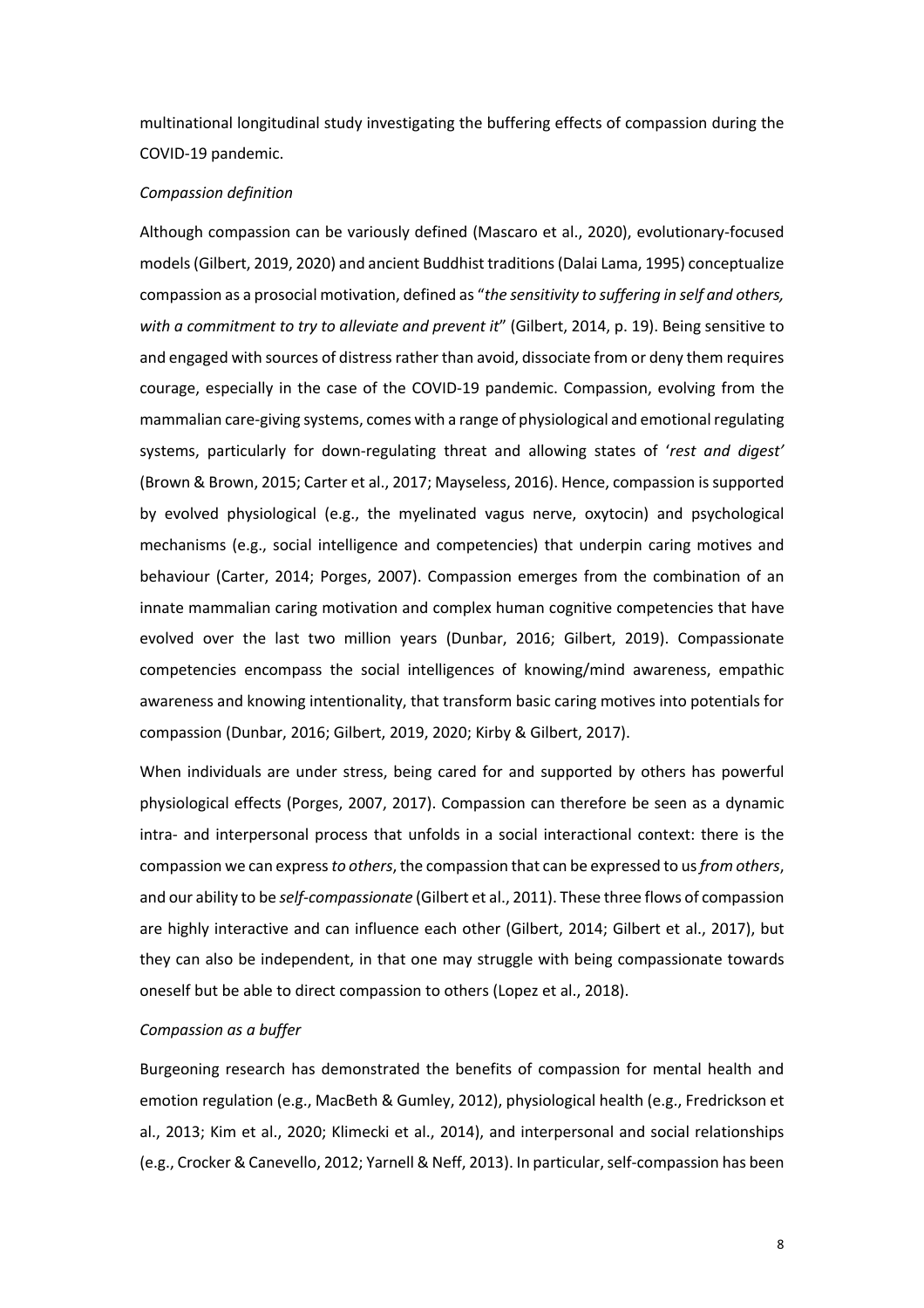shown to be a protective factor, increasing resilience to common mental health issues (MacBeth & Gumley, 2012; Muris & Petrocchi, 2017) and promoting wellbeing (Zessin et al., 2015). For example, self-compassion has been shown to moderate the relationship between stress, shame or stigma and psychological distress (Blackie & Kocovski, 2019; Heath et al., 2018; Luo et al., 2018; Oliveira et al., 2018; Wong et al., 2016). Being compassionate to others has also been associated with mental health benefits (Miller, Kahle, Lopez, & Hastings, 2015) and stronger social connections (Cozolino, 2007; Crocker & Canevello, 2012). Moreover, the ability to be open to receiving compassion from others may buffer against depressive symptoms (Hermanto et al., 2016; Steindl et al., 2018). In addition to compassion offering wellbeing benefits, compassion can also be cultivated and enhanced through interventions such as Compassion Focused Therapy (CFT; for patients) and Compassionate Mind Training (CMT; for the general public) (Gilbert & Procter, 2006; Gilbert, 2014, 2020) where it has been shown to diminish mental health issues(e.g., depression, anxiety, stress, self-criticism, shame) (Craig et al., 2020 and Kirby et al., 2017 for reviews; Irons & Heriot-Maitland, 2020; Matos et al, 2017).

In relation to the pandemic, self-compassion has been found to improve life satisfaction and coping (Li et al. 2021), cohabitation (Jimenez et al., 2020), and mediated the effect of the perceived COVID-19 threat on death anxiety (Kavakli et al., 2020) and depression, anxiety and stress (Lau et al., 2020). Going beyond cross-sectional data, in an experimental study, Cheli et al. (2020) found that an online compassion-focused intervention reduced depression, anxiety and stress in patients at high risk of psychosis during the pandemic.

However, the majority of the aforementioned studies examined a unidimensional construct of self-compassion, using the Self-Compassion Scale (Neff, 2003). The proposed study builds on this literature by using a multidimensional measure which distinguishes the three flows of compassion (Compassion Engagement and Action Scales, CEAS; Gilbert et al., 2017). This scale also further distinguishes compassionate engagement (being sensitive and empathic to distress and motivated to engage with it rather than avoid it) from compassionate action (having the wisdom and skills to take the most appropriate action to alleviate distress). This offers an important distinction because being sensitive to distress but not knowing what actions to take can increase rather than decrease distress (Gilbert et al., 2017) and result in burnout (Ricard, 2015). For example, COVID-19 frontline health professionals not only require courage to engage with patients but also extensive technical competencies.

In previous studies, the flows of compassion for self, for others and from others (as measured by the CEAS) have demonstrated their distinct qualities. For example, self-compassion (in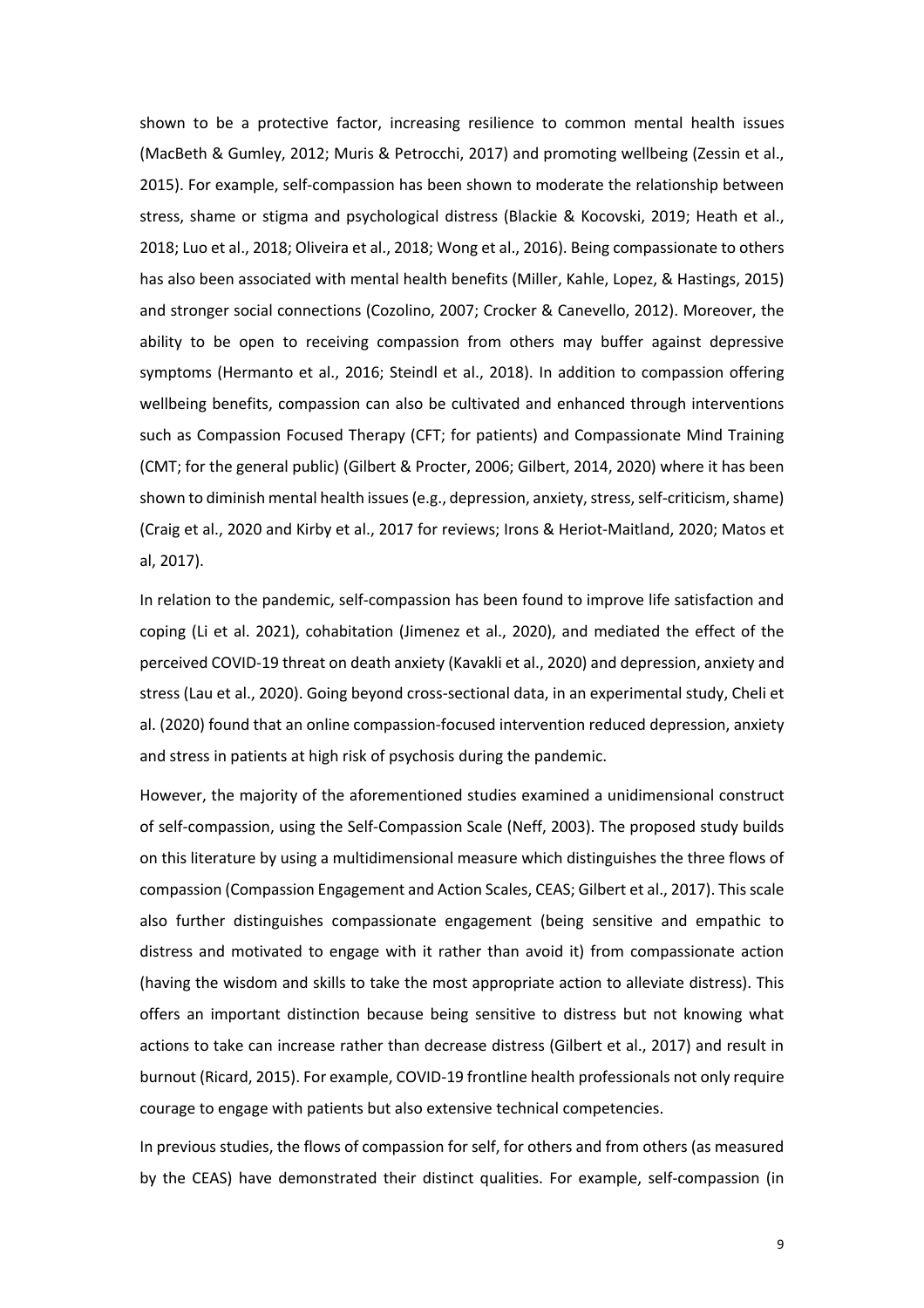particular) and receiving compassion from others tend to show the strongest associations and be the greatest predictors of depression, anxiety, stress and positive affect (Gilbert et al., 2017; Lindsey, 2019; Matos et al., 2017; Steindl et al., 2018). Self-compassion and compassion from others moderate the relationship between negative appraisal of major life events and decreased psychological quality of life (Ferreira et al., 2020). Compassion for others shows weaker associations with distress (Gilbert et al., 2017). The general public report having higher rates of compassion for others, than for themselves or from others (Lindsey, 2019). However, all flows of compassion have been shown to be improved through CMT (Irons & Heriot-Maitland, 2020; Matos et al., 2017).

#### *Aims*

To date, no study has explored these multiple dimensions of compassion to self and others in the context of the COVID-19 pandemic. The current study aimed to explore the impact of perceived threat of COVID-19 and the three flows of compassion on mental health indicators and social connectedness, in a global adult population across 21 countries from Europe, Middle East, North America, South America, Asia and Oceania. In particular, this study aimed to examine cross-nationally whether self-compassion, compassion to others and receiving compassion from others would moderate the effects of perceived threat of COVID-19 (i.e., fear and likelihood of contracting SARS-Cov-2) on symptoms of depression, anxiety and stress and feelings of social safeness. Given that previous studies have demonstrated the buffering effect of self-compassion against psychological distress (Blackie & Kocovski, 2019; Heath et al., 2018; Luo et al., 2018; Oliveira et al., 2018; Wong et al., 2016) we hypothesised that selfcompassion would be a protective factor and significant moderator between perceived threat of COVID-19 and depression, anxiety and stress. It was also hypothesised that compassion from others and to others (although to a lesser degree) would also act as protective factors moderating the impact of fears of COVID-19 on depression, anxiety and stress. Furthermore, compassion is a predictor of social safeness (Akin & Akin, 2015; Kelly & Dupasquier, 2016), hence it was hypothesised that compassion would act as a protective factor between perceived threat of COVID-19 and social safeness.

#### **Methods**

#### *Participants*

The research sample was gathered from 23 different countries. We excluded the data from Peru (*N* = 16) and Uruguay (*N* = 23) due to small sample size. The total sample consisted of 21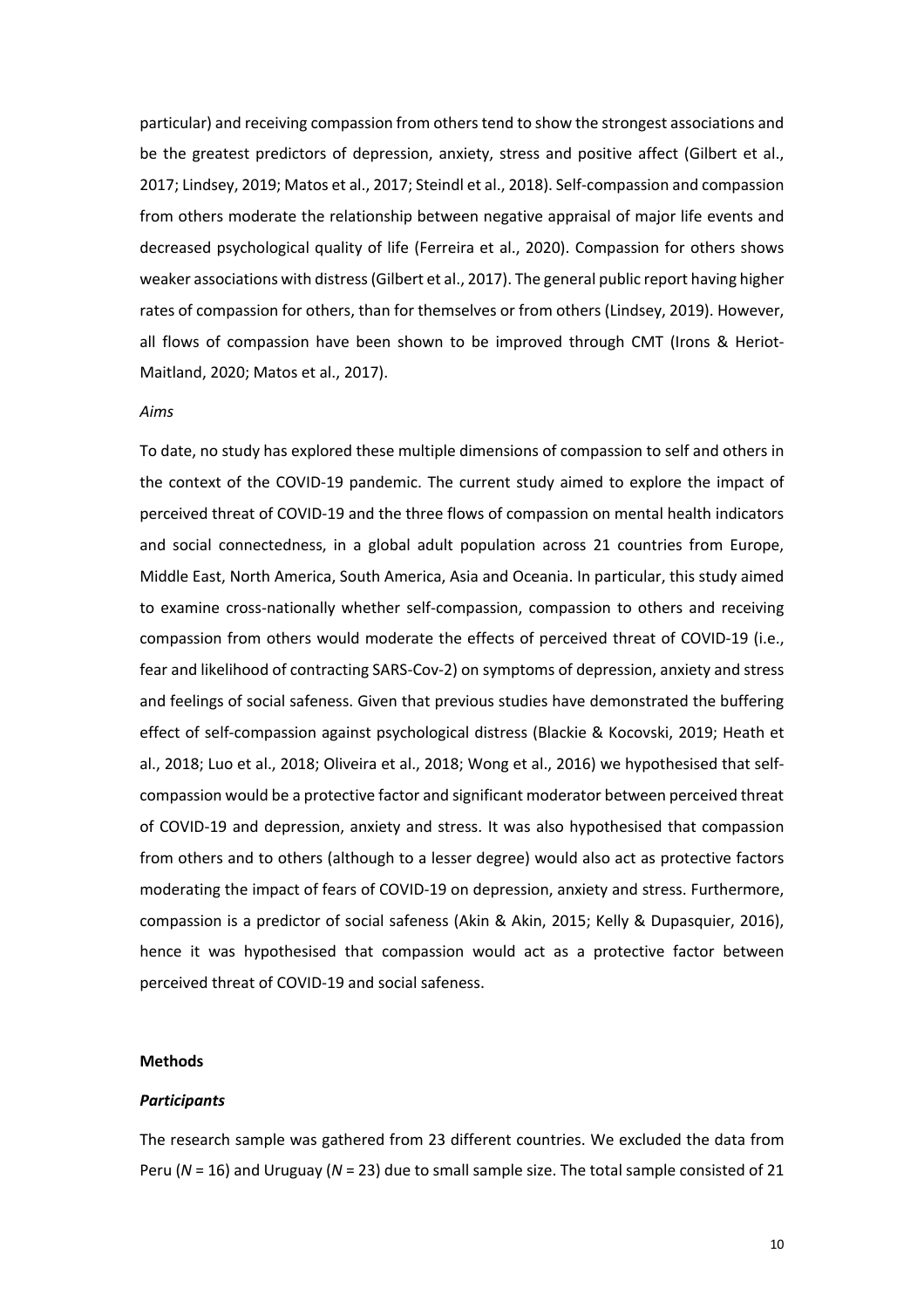countries with 4057 participants, mean age 41.45 (*SD* = 14.96), with 80.8% (*N* = 3279) women, 18.2% (*N* = 739) men, 0.4% (*N* = 15) other, and 0.6% (*N* = 24) preferred not to respond. For demographic details per country see Supplementary Online Material 1.

#### *Measures*

The online survey collected sociodemographic information (nationality, country of residence, age, gender) and administered self-report instruments assessing perceived threat of COVID-19, compassion (for self, for others, from others), mental health (depression, anxiety and stress), and social safeness.

*The Perceived Coronavirus Risk Scale* (PCRS; Kanovský & Halamová, 2020, adapted from Napper et al., 2012) is an 8-item self-report questionnaire that assesses participants' fear of getting infected with SARS-Cov-2 in two dimensions: Fear of Contraction (affective aspect) and Likelihood of Contraction (cognitive aspect). Participants are asked to rate on a five-point Likert scale how much they agree with each sentence from 1 (strongly disagree) to 5 (strongly agree). It has one reversed item. Higher scores represent higher perceived threat of COVID-19. In the original study, Kanovsky and Halamová (2020) reported internal consistency to be acceptable (Fear of Contraction  $\alpha$  = .72; Likelihood of Contraction  $\alpha$  = .71). In the present study, internal consistency was acceptable (Fear of Contraction  $\alpha$  = .70; Likelihood of Contraction  $\alpha$  $= .70$ ).

*Compassionate Engagement and Action Scales* (CEAS; Gilbert et al., 2017) includes three scales that assess the three flows of compassion: self-compassion, compassion to others and compassion received from others, with 13 items each. Each scale measures different elements of compassion *Engagement* (6 items and 2 filler items) and *Action* (4 items and 1 filler item). Participants are asked to rate each item on a ten-point Likert scale, based on how frequently it occurs, from 1 (never) to 10 (always). Each scale can be analysed in terms of the Engagement and Action components separately or as a single factor. Here we use each of the three flows of compassion as a single factor scales. In the original study, the CEAS showed good internal consistencies and temporal reliability (Gilbert et al., 2017). In the present study, internal consistency ranged between good and excellent: Compassion for self-Engagement  $\alpha$  = .74/Action  $\alpha$  = .89; Compassion for others-Engagement  $\alpha$  = .81/Action  $\alpha$  = .88; Compassion from others-Engagement  $\alpha$  = .91/Action  $\alpha$  = .93.

*Depression, Anxiety and Stress Scales* (DASS-21; Lovibond & Lovibond, 1995) is a 21-item selfreport instrument that measures three mood states: depression, anxiety and stress, with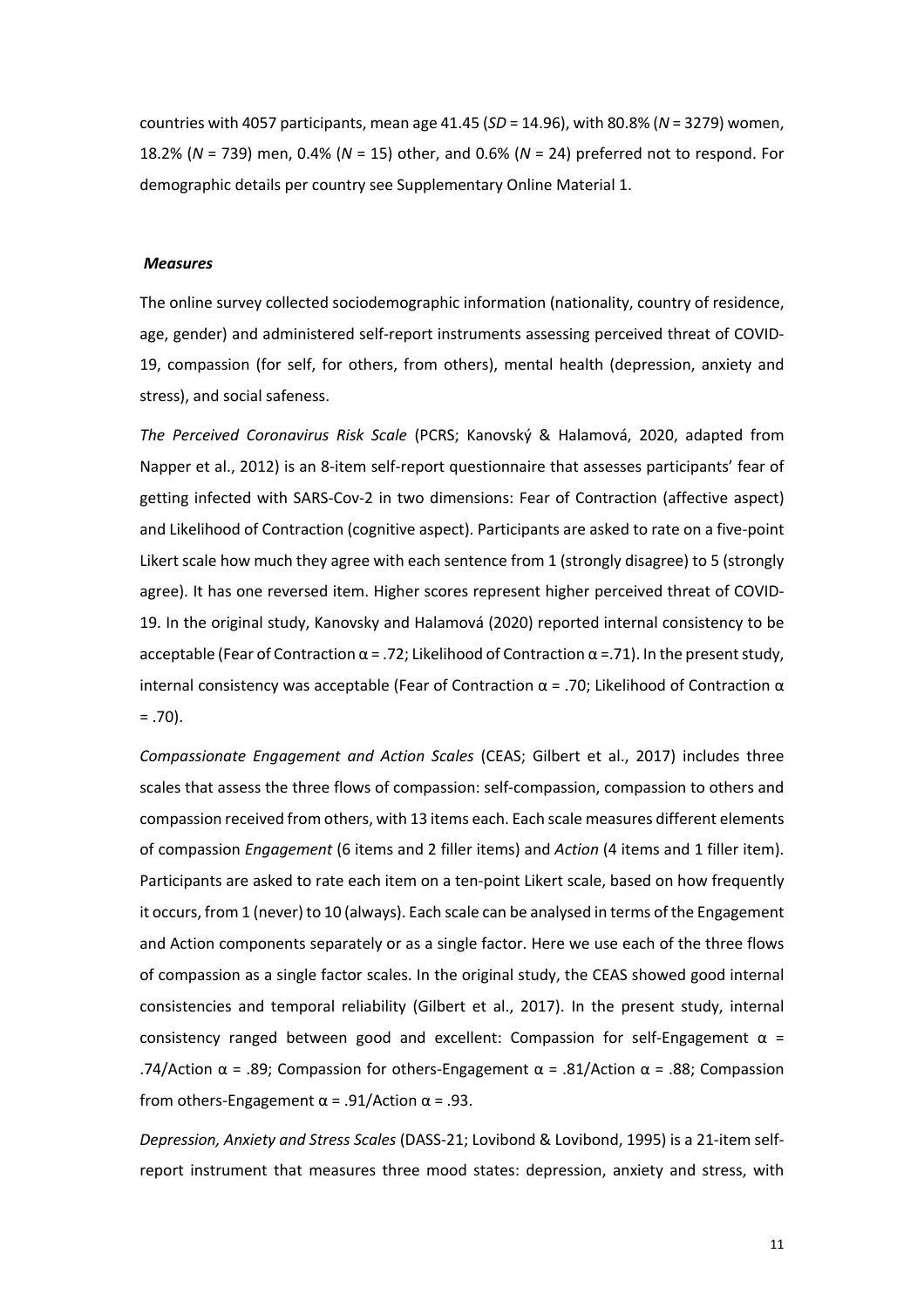seven items each. Participants are asked to rate on a four-point Likert scale how often items applied to them over the past week from 0 (did not apply to me at all) to 3 (applied to me very much, or most of the time). Higher scores represent higher severity of symptoms. Lovibond and Lovibond (1995) found the subscales internal consistency to range between excellent and good (Depression  $\alpha$  = .91; Anxiety  $\alpha$  = .84; Stress  $\alpha$  = .90). In the present study internal consistency also ranged from good to excellent (Depression  $\alpha$  = .91, Anxiety  $\alpha$  = .87, Stress  $\alpha$  $= .88$ ).

*Social Safeness and Pleasure Scale* (SSPS; Gilbert et al., 2008) is an 11-item self-report measure that assesses the extent to which people usually experience their social world as safe, warm and soothing and how connected they feel to others. Participants are asked to rate on a fivepoint Likert scale how often they feel as described in each sentence from 1 (almost never) to 5 (almost all the time). Higher scores represent higher perceived social safeness and connectedness to others. In the original study, internal consistency was excellent ( $\alpha$ = .92). In the present study, internal consistency is excellent ( $\alpha$ =.94).

#### *Procedures*

This study is part of a broader longitudinal multinational study on compassion, social connectedness and trauma resilience during the COVID-19 pandemic. The study was approved by the Ethics Committee of the Faculty of Psychology and Educational Sciences of the University of Coimbra (UC; CEDI22.04.2020) and was conducted in compliance with the 1964 Helsinki Declaration and its later amendments. When necessary, local national ethical approval was also obtained. The current analysis used cross-sectional data collected between mid-April 2020 and mid-May 2020, across 21 countries from Europe, (United Kingdom, Portugal, Spain, Italy, France, Greece, Cyprus, Poland, Slovakia, Denmark), North America (USA, Canada), South America (Brazil, Argentina, Chile, Colombia, Mexico), Asia (China, Japan), Oceania (Australia), and Middle East (Saudi Arabia).

An online survey, combining existing and novel measures, was created by the research team in English and translated to 11 other languages using forward/backward procedures. In instances where a self-report questionnaire had already been validated for a particular language/country that version was selected. The surveys were hosted at the UC institutional account in the online platform https://www.limesurvey.org/pt/, and a website was created to support the dissemination of the study across countries (https://www.fpce.uc.pt/covid19study/). The study was disseminated through social and

12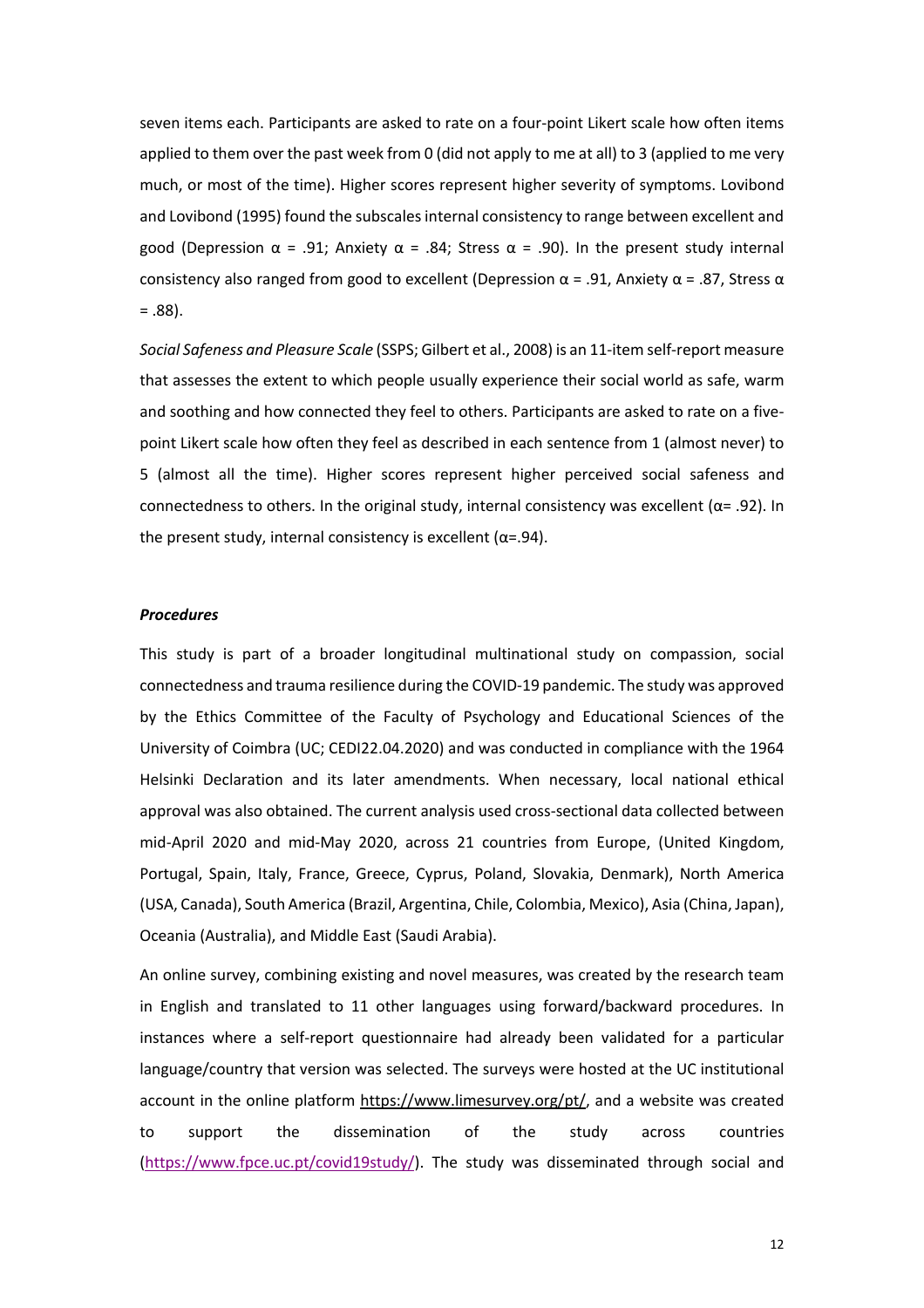traditional media platforms and institutional/professional emailing lists in each country, using snowball sampling. In addition, Facebook ads were used to promote participation among the general population in some countries. Before the completion of the survey, participants were informed about the aims of the study, procedures and the voluntary and anonymous nature of participation. Confidentiality of the collected data was assured, and written informed consent was obtained before the completion of the study protocol. The survey was self-paced and about 25min long. There was no payment for completing the survey.

#### *Data analysis*

Given the data includes multiple dependent variables, a multivariate multilevel model must be considered, at least for the three-dimensional DASS-21 scale (depression, anxiety and stress). Despite multivariate analysis increasing the complexity in a multilevel context, it enables the performance of a single test of the joint effects of our independent variables on several dependent variables (Hox et al., 2017; Snijders & Bosker, 2012). Data were collected from respondents who were clustered within countries. Three separate models may have sacrificed the overall picture. Therefore, multivariate multilevel analysis was preferable and has the capability of increasing statistical power. Each of the models had three levels: measurements of dimensions of the DASS-21 were the level 1 units, the respondents were the level 2 units, and the countries were the level 3 units.

The statistical procedure for the three-dimensional DASS-21 was as follows: (1) fitting six multilevel multivariate models, each with three dependent variables (depression, anxiety, stress): a) PCRS fear of contraction as the predictor, CEAS self-compassion as the predictor, and their interaction (CEAS self-compassion being the moderator); b) PCRS likelihood of contraction as the predictor, the CEAS self-compassion as the predictor, and their interaction (CEAS self-compassion being the moderator); c) PCRS fear of contraction as the predictor, CEAS compassion for others as the predictor, and their interaction (CEAS compassion for others being the moderator); d) PCRS likelihood of contraction as the predictor, CEAS compassion for others as the predictor, and their interaction (CEAS compassion for others being the moderator); e) PCRS fear of contraction as the predictor, CEAS compassion from others as the predictor, and their interaction (CEAS compassion from others being the moderator); f) PCRS likelihood of contraction as the predictor, CEAS compassion from others as the predictor, and their interaction (CEAS compassion from others being the moderator); (2) for each model, we tested the fit of three nested models with the data by two likelihood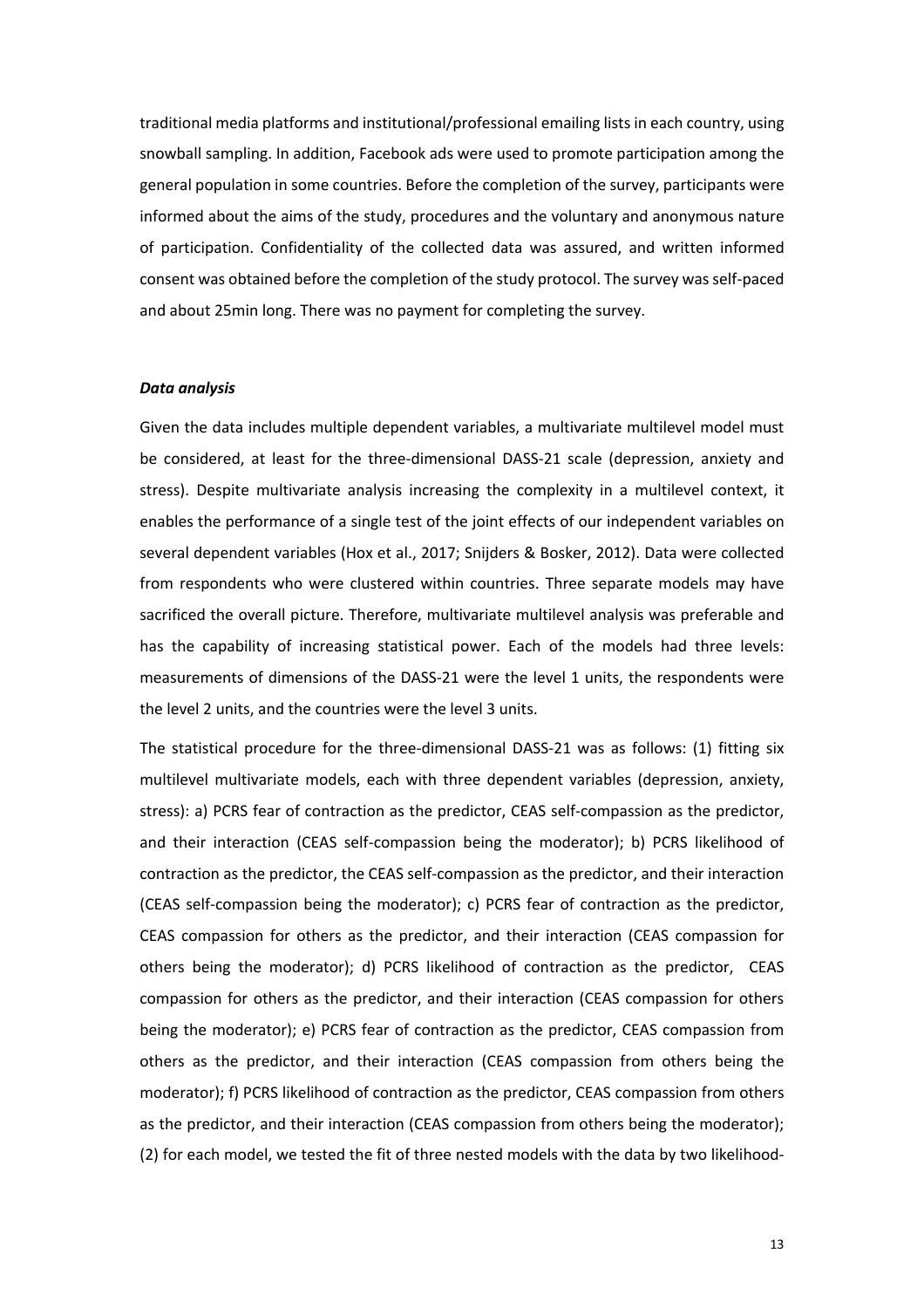ratio tests and information criteria AIC (Akaike information criterion) and BIC (Bayes Schwarz information criterion): a) the first model was the multilevel model without taking into account three dimensions of the DASS-21, and having two main predictors without the moderation; b) the second model was the multivariate multilevel model taking into account three dimensions of the DASS-21, and having two main predictors without the moderation; and finally c) the third model was the multivariate multilevel model taking into account three dimensions of the DASS-21, and having two predictors with the moderation. Our hypothesis in its strict form could have been retained if and only if: a) the second model had a better fit than the first one (taking into account the dimensions of the DASS-21 was justified – respondents provided different answers in DASS-21 different dimensions, otherwise the use of the multivariate model would not be warranted); b) the third model had the better fit than the second one – adding moderation should improve the fit. If not, only main effects (and no moderation) could have had an impact; (3) if the third model had the best fit, we would report and interpret its coefficient (p-values would be corrected by Bonferroni procedure to account for multiple testing); (4) Otherwise, we would report coefficients of any model with the best fit; we also provided the graphical representations of effects.

Since the SSPS is a unidimensional scale the univariate multilevel model was sufficient. Two models were fitted: a) PCRS fear of contraction as the predictor, and b) PCRS likelihood of contraction as predictor, and both models contained the same set of three moderators: compassion for self, compassion for others, and compassion from others.

For statistical analyses we used the R program version 4.0.3 (R Core Team, 2020), "lme4" package (Bates et al., 2015). The effects were displayed through "sjPlot" package (Lüdecke, 2018). As fixed effects, we entered the mean-centred PCRS subscale scores in an interaction with the mean-centred CEAS scales scores for each dimension of DASS-21, and for the SSPS. As random effects, we used intercepts for participants and countries for each dimension of DASS-21 and intercept for countries for the SSPS. For mean centering we used "questionr" package (Barnier et al., 2017).

The R code syntax for the model is included in Supplementary Online Material 2.  $R^2$  ('variance explained') statistics were used to measure the effect size of the model. However, there is no consensus as to the most appropriate definition of  $R^2$  statistics in relation to mixed-effect models (Edwards et al., 2008; Nakagawa & Schielzeth, 2013; LaHuis et al., 2014; Jaeger et al., 2016). Even though several methods for estimating the coefficient of determination ( $R^2$ ) for mixed-effect models are accessible, the estimation of  $R^2$  marginal and  $R^2$  conditional in "MuMIn" package (Barton, 2015) was performed. The marginal  $R^2$  is the proportion of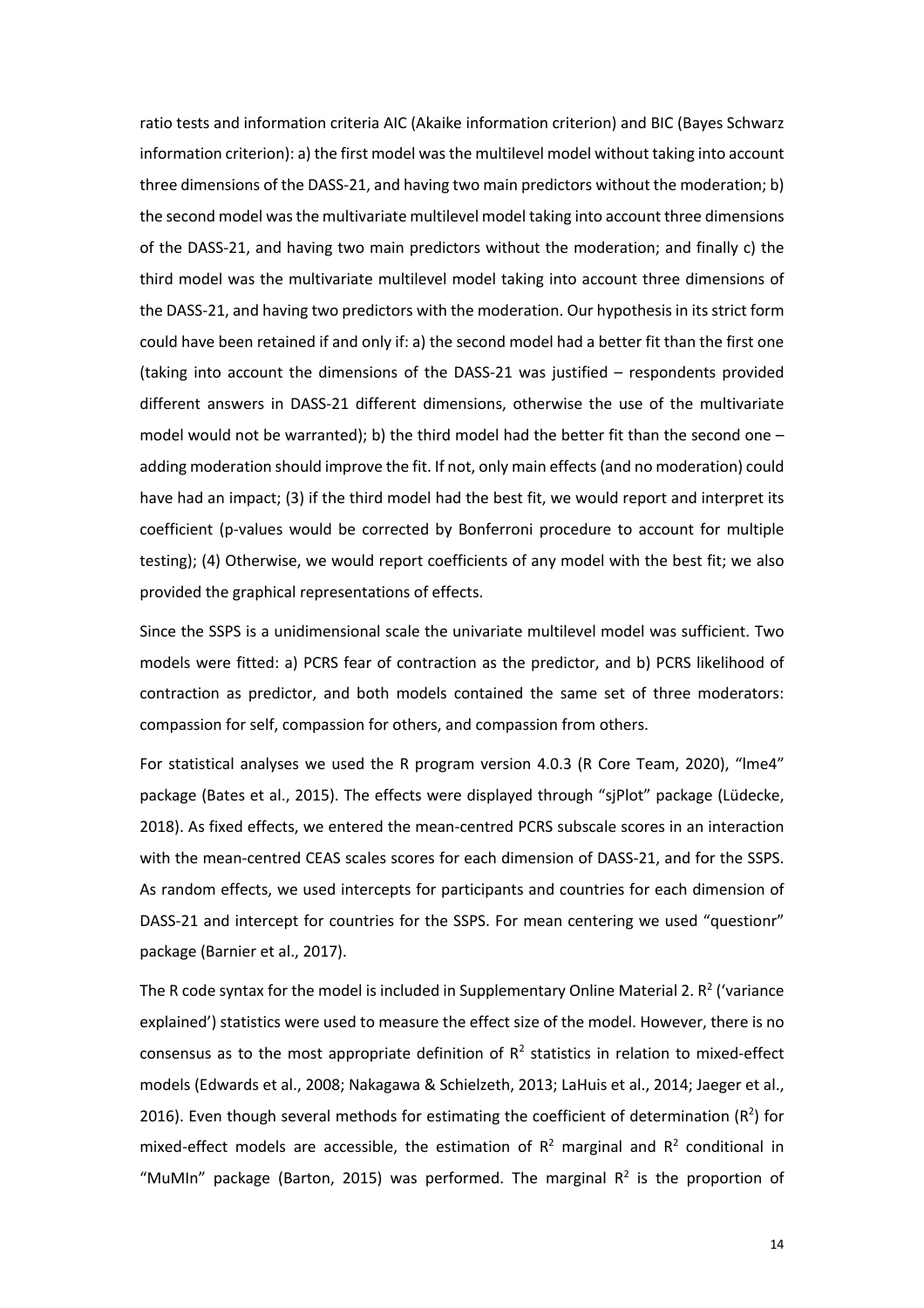variability explained by the fixed effects/predictors, the conditional  $R^2$  is the proportion of variability explained by both fixed and random effects (differences between respondents and differences between countries).

#### **Results**

In Table 1, the likelihood-ratio tests and information criteria AIC and BIC are presented.

#### [Insert Table 1 here]

It is evident from Table 1 that all multivariate models (b-models) consistently had a better fit than models that did not take dimensionality into account. However, only models with selfcompassion as moderator (1c and 2c) had a better fit than models without moderation.

#### *Compassion for self*

Table 2 presents coefficients of best fitting models for self-compassion (1c, 2c).

#### [Insert Table 2 here]

The main effects of fear of contraction on depression, anxiety and stress were all significant (and positive). The main effects of self-compassion on all three dimensions of the DASS-21 were all significant as well (but negative). Interaction effects were significant in all three dimensions of the DASS-21 indicating that self-compassion significantly moderatesthe impact of the fear of contraction on depression, anxiety and stress, across all countries. The variability among respondents was lowest in anxiety, and so was the variability among countries, which was in general larger than the individual variability, especially in depression and stress. Fig. 1. displays marginal effects of moderation of self-compassion in the case of fear of contraction: all slopes for highly self-compassionate subjects (green) were less steep than other slopes, therefore self-compassion buffers against the impact of fear of contraction on depression, anxiety and stress, with the largest effect of moderation (the least parallel lines) being for anxiety, followed by stress and depression.

#### [Insert Figure 1 here]

A similar pattern was present when likelihood of contraction was the predictor, but main effects were weaker. Self-compassion significantly moderated the impact of the likelihood of contraction on anxiety and stress (across all countries), but not depression.

#### *Compassion for others*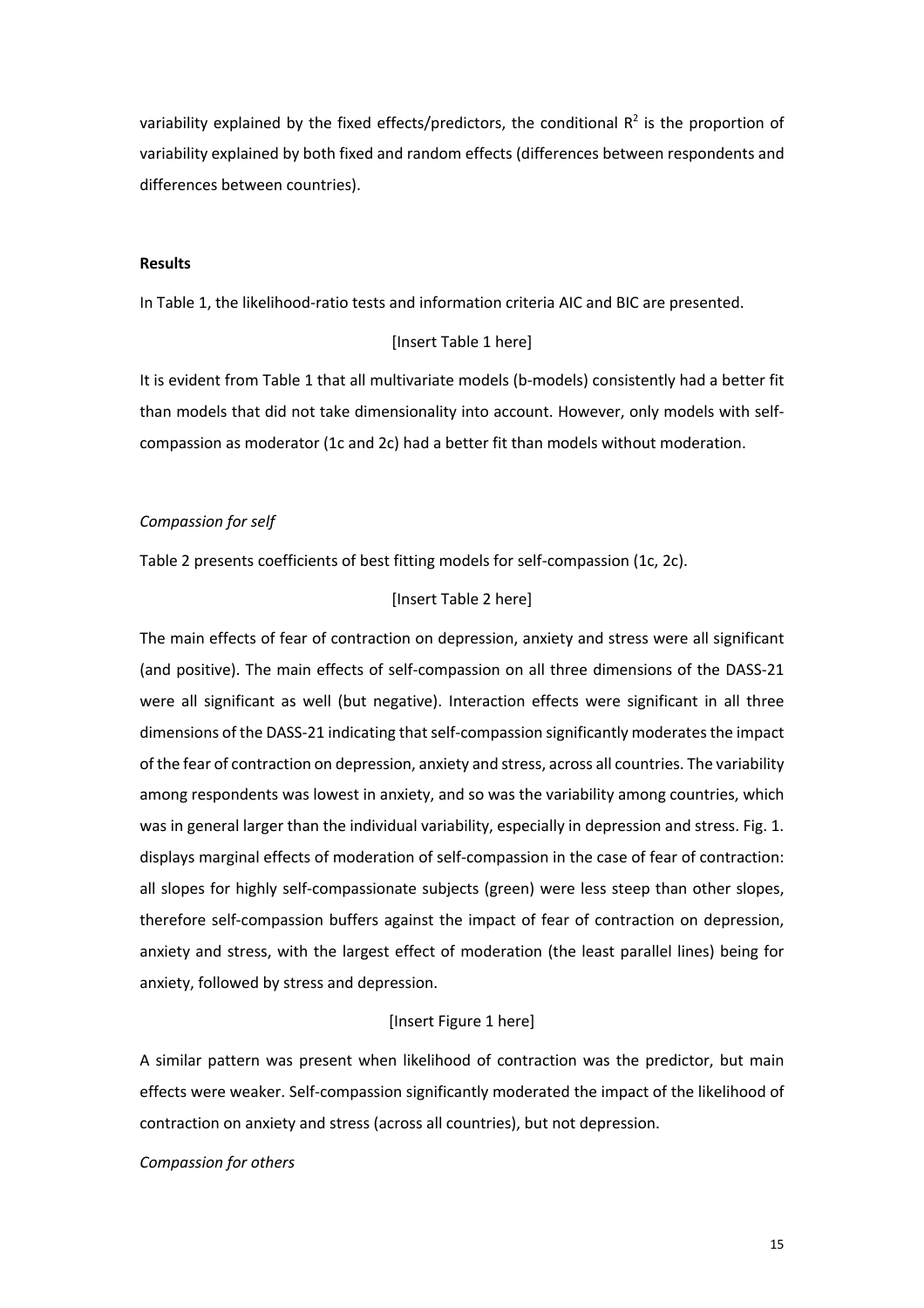Table 3 presents coefficients of best fitting models for compassion for others (3b, 4b).

#### [Insert Table 3 here]

The main effects of fear of contraction on depression, anxiety and stress were again all significant (and positive), but the main effect of the compassion for others was significant (and negative) only in depression. Interaction effects were not tested, since the model with them did not significantly improve the fit with the data (see Table 1 above). The variability among respondents was again lowest in anxiety, and so was the variability among countries, which was larger than the individual variability, in both depression and stress. An identical pattern was discernible for the likelihood of contraction.

#### *Compassion from others*

Table 4 presents the coefficients of best fitting models for compassion from others (5b, 6b).

#### [Insert Table 4 here]

The main effects of fear of contraction and likelihood of contraction on depression, anxiety and stress were all significant (and positive), and so were all main effects of compassion from others (but negative). Interaction effects were not tested, since the model with them did not significantly improve the fit with the data (see Table 1 above). The variability among respondents was lowest in anxiety, and so was the variability among countries, which was larger than the individual variability, both in depression and stress. Again, the likelihood of contraction as the predictor variable showed a similar pattern of results, and thus the same conclusion can be reached.

#### *Social safeness*

Table 5 presents coefficients of two models with the SSPS social safeness.

#### [Insert Table 5 here]

The main effect of fear of contraction on SSPS was significant (and negative), and main effects for self-compassion and compassion from others were significant (and positive). The main effect for compassion for others was found to be non-significant. Only compassion from others significantly moderated the effect of fear of contraction on the SSPS across all countries. While the same pattern of main effects can be seen when likelihood of contraction is the predictor variable, no moderation effect was found.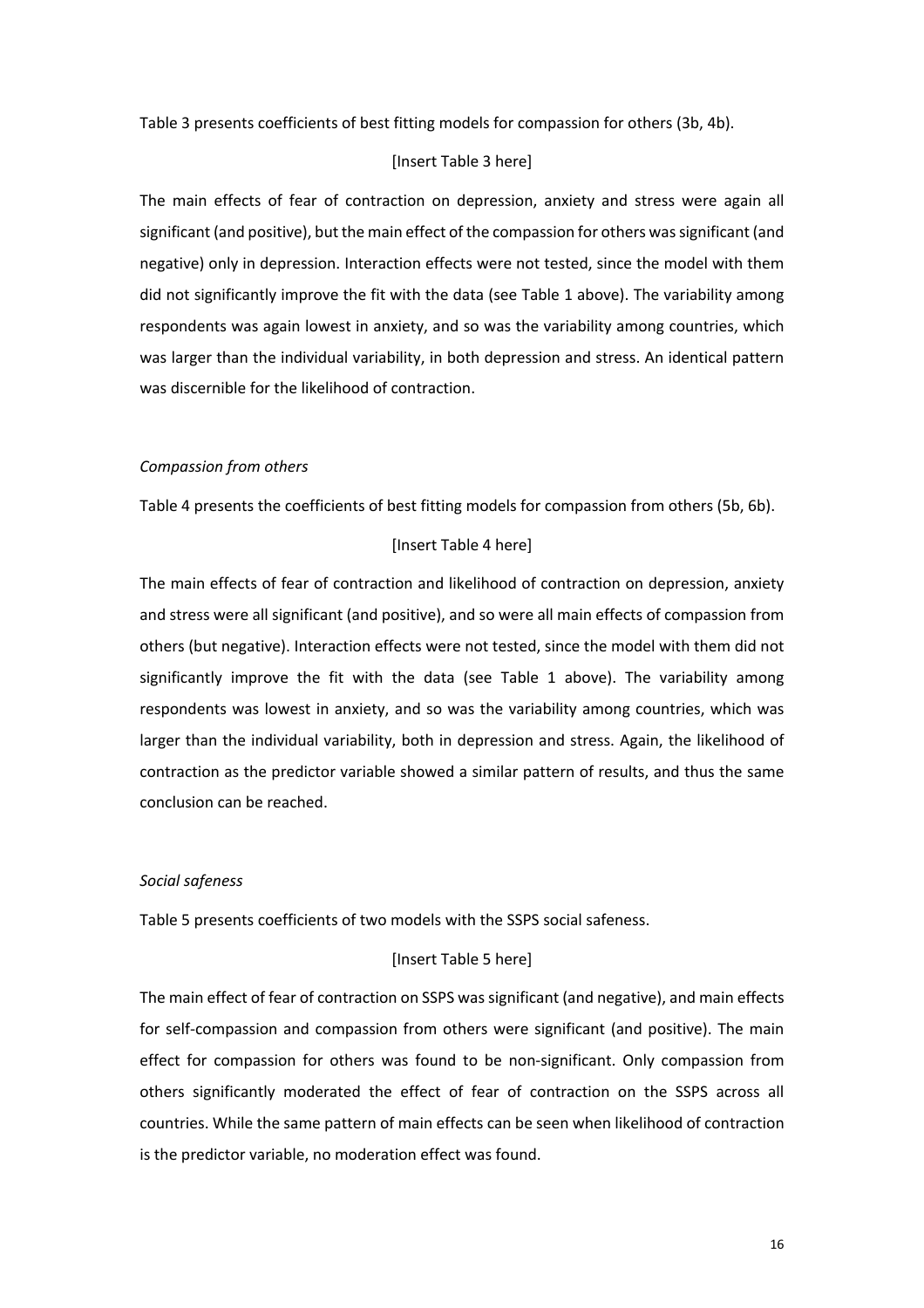#### **Discussion**

The aims of this study were to assess how different flows of compassion (for self, to others, from others) act as a protective factor against perceived threat of COVID-19 on mental health and social safeness. Given that previous studies have demonstrated the buffering effect of self-compassion against psychological distress (Blackie & Kocovski, 2019; Heath et al., 2018; Luo et al., 2018; Oliveira et al., 2018; Wong et al., 2016), including in the context of COVID-19 (Kavakli et al., 2020; Jimenez et al., 2020; Lau et al., 2020; Li et al. 2021) it was hypothesised that self-compassion would be a protective factor and significant moderator between the perceived threat of COVID-19 (i.e., fear and likelihood of contraction) and depression, anxiety and stress. This hypothesis was supported and self-compassion was found to significantly moderate the impact of fear of contracting COVID-19 on depression, anxiety and stress, acting as a protective factor. Furthermore, self-compassion moderated the effects of the perceived likelihood of contraction on anxiety and stress. This moderator effect of self-compassion was particularly strong between perceived threat of COVID-19 and anxiety. This effect was consistent across all 21 countries and was not affected by differences in questionnaire responses between countries.

Unique to this study was the multidimensional measurement of compassion which considers the flows of self-compassion, and compassion for others and from others. It was hypothesised that compassion for others and from others (although to a lesser degree than selfcompassion) would also act as protective factors moderating the impact of perceived threat of COVID-19 on depression, anxiety and stress. These hypotheses were not supported. Whilst the flows of compassion for others was a significant predictor of depression; and whilst compassion from others was a significant predictor of depression, anxiety and stress across all countries, these flows of compassion were not significant moderators and therefore cannot be said to be protective factors against the impact of perceived threat of COVID-19 on developing or exacerbating symptoms of depression, anxiety or stress.

A second aim of this study was to consider the impact of perceived threat of COVID-19 on social safeness, as well as the moderating role of compassion. Previous research found that social connectedness can buffer against the negative physical and mental health impact of the coronavirus pandemic, and promote resilience (Nitschke et al., 2020; Palgi et al., 2020; Saltzman et al., 2020), however, the effect perceived of COVID-19 might have on one's sense of social safeness has not been explored to date. We hypothesised that COVID-19 would have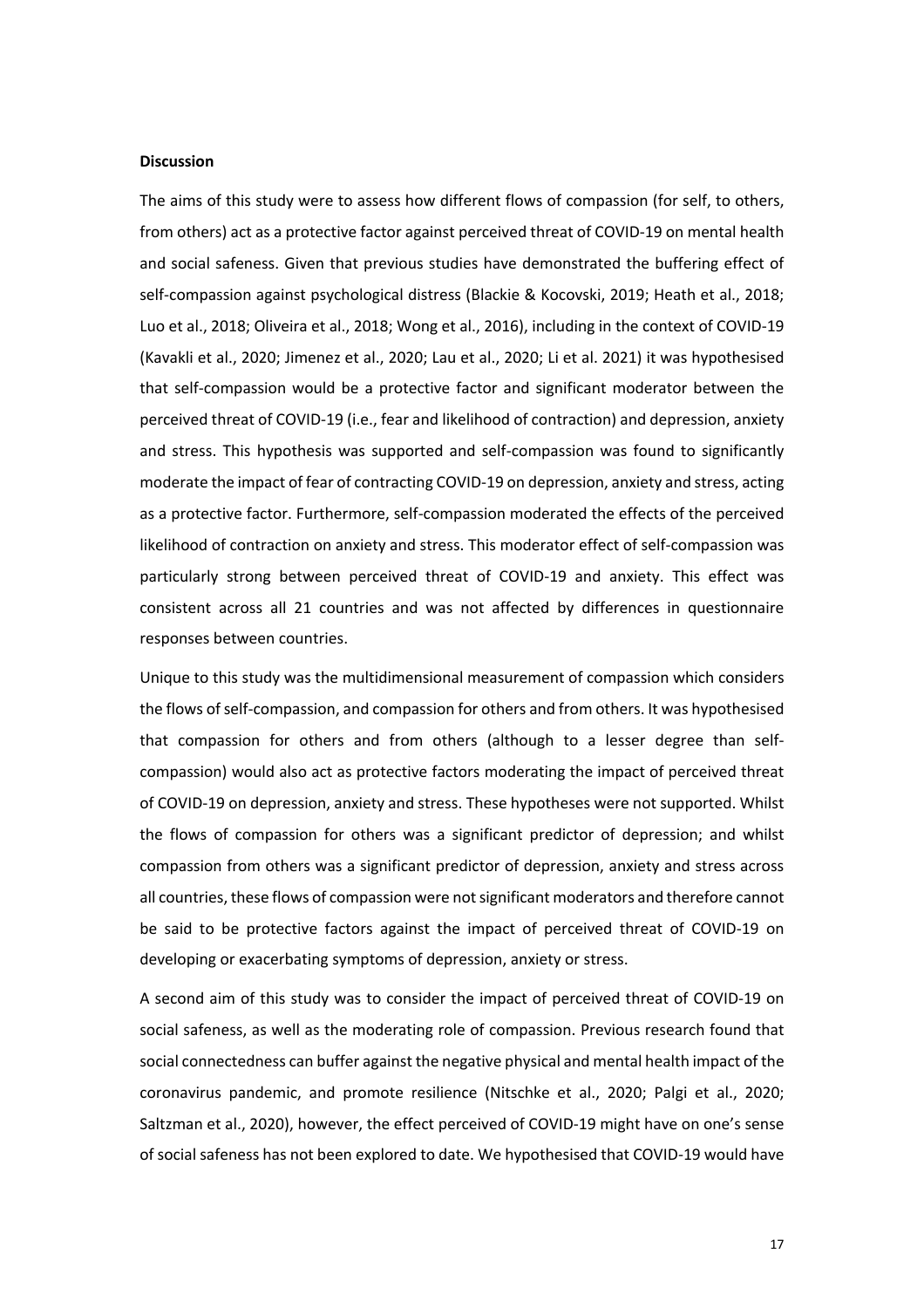a negative relationship with social safeness, and this hypothesis was supported by our findings. Furthermore, given compassion is a motivation and competency which evolved from mammalian caring and is highly associated with social safeness (Akin & Akin, 2015; Kelly & Dupasquier, 2016) it was hypothesised that compassion would act as a protective factor between perceived threat of COVID-19 and social safeness. This hypothesis was partially supported. Self-compassion was a significant predictor of social safeness but did not moderate the impact of fear or likelihood of contracting COVID-19 on social safeness. Compassion for others was not a significant predictor of social safeness. However, compassion from others did emerge as a significant moderator of the negative impact of fear of contracting COVID-19 on social safeness and connectedness to others. This buffering effect was consistent across all 21 countries and again was not affected by individual differences between countries.

Given that self-compassion seems to buffer the potential effects of perceived threat of COVID-19 on psychological distress and given the ability of compassion from others to support social safeness in the context of fears of COVID-19, it would seem that compassion-based interventions and dissemination of compassionate strategies of public communication could be implemented to protect against mental health difficulties during and following the pandemic. Individual and group compassion-based interventions, in particular CFT (for patients) or CMT (for public) (Gilbert, 2014, 2020), cultivate compassion acrossthe three flows including self-compassion and receiving compassion from others, and are widely evidenced to reduce psychological distress in a range of conditions and populations (Craig et al., 2020; Leaviss & Utley, 2014; Kirby et al., 2017, for reviews). Therefore, providing greater access to individual and/or group CFT and CMT, including via Telehealth, might be pertinent. In fact, in the specific context of the pandemic, an online compassion-focused intervention was found to reduce depression, anxiety and stressin patients at high risk of psychosis(Cheli et al. 2020). Moreover, graded online compassion focused interventions, including psycho-education and information sharing, guided practices and strategies, and behavioural applications could be offered more widely to benefit public mental health.

The implementation of community-based strategies to support resilience during the COVID-19 pandemic is an important goal (Serafini et al., 2020). The current findings highlight that self-compassion and compassion from others may mitigate the psychological impact of the ongoing and long-term threat induced by the COVID-19 pandemic. Knowledge accumulated in recent research, coupled with the current study, needs to be integrated by authorities and policy makers who should rapidly adopt compassionate focused strategies, such as compassionate social marketing and public health communications, to reduce the mental

18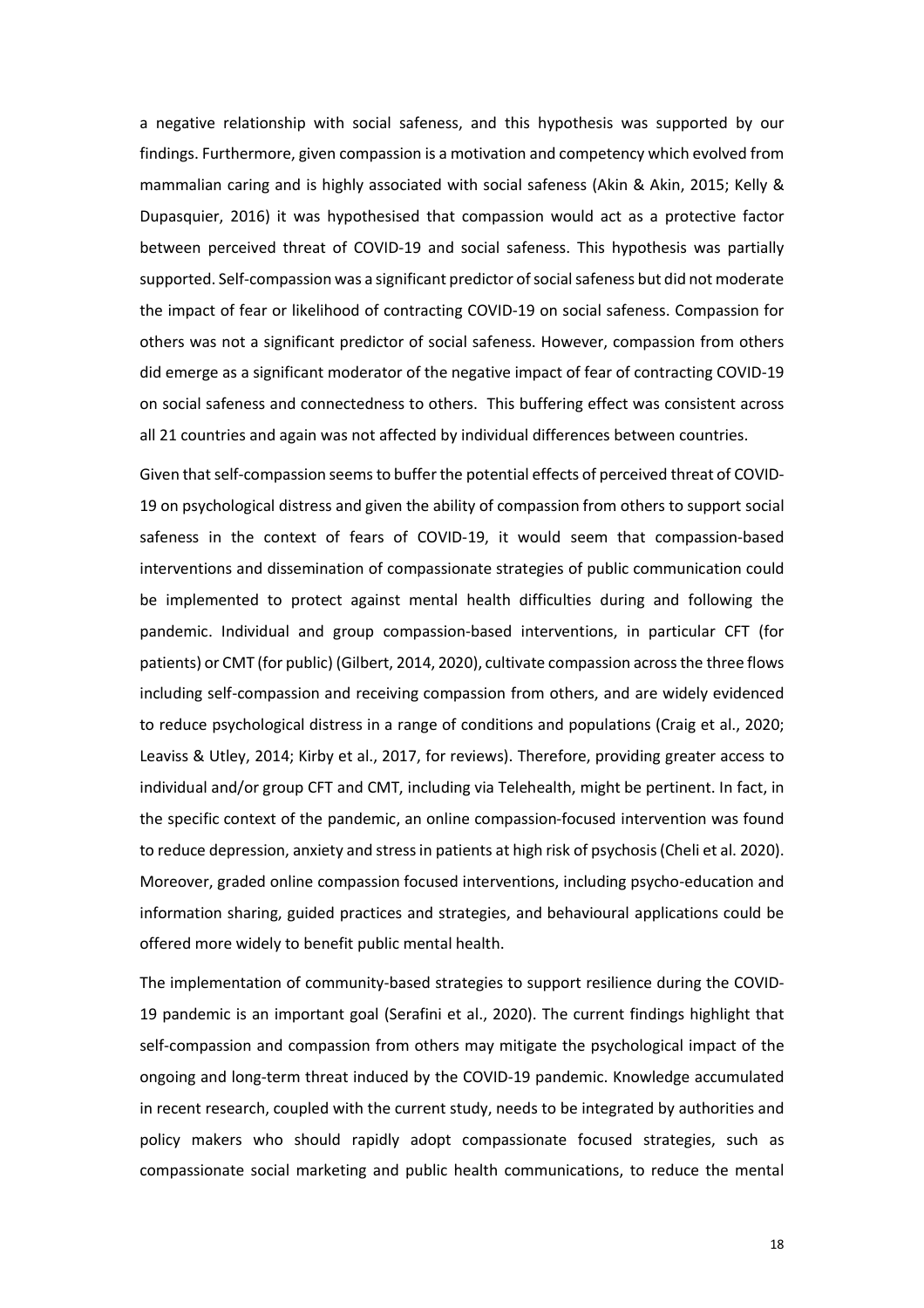health consequences of this pandemic. These compassion focused interventions and strategies should particularly focus on cultivating compassion towards oneself and openness to receiving compassion from others, perhaps by developing abilities to be sensitive to and tolerant of distress in oneself, and competencies to compassionate action to prevent or alleviate it, as well as being receptive to care, support and help from others.

#### *Limitations and future directions*

Differences across the 21 countries in terms of rates of COVID-19 and the timing of peaks of infection and associated lockdown measures may have affected variables such as the perceived threat of COVID-19 and the amount of participants' social contact. Nevertheless, a key strength of the current study was the multivariate multilevel methodology used and the consistency of the results across all 21 countries, which were not dominated by individual differences in responses between countries, thus supporting the universality of compassion as a protective factor against mental health problems and lack of social safeness. Another limitation is that the study did not have representation from all continents. Researchers from Africa were invited but were unable to participate. Future studies should more rigorously pursue participation from less represented continents and regions. This study had an unequal gender distribution, with more female respondents. Even though no gender differences have been reported in the CEAS self-compassion and compassion from others scales, women were found to score higher than men in compassion for others (Gilbert et al., 2017). Thus, in the future research should attempt to recruit more men. Additionally, mounting research has established that many individuals can develop fears, blocks and resistances to compassion (for self, for others and from others) and that these increase vulnerability to mental health problems (Gilbert et al., 2011; Kirby et al., 2019 for a review). Hence, given the current findings, future studies could investigate the role of fears of compassion as potential magnifying factors of the impact of perceived threat of COVID-19 on mental health and social safeness. Finally, the cross-sectional nature of the study prevents the establishment of causality. This study is part of a broader project that is collecting longitudinal data and aims to prospectively investigate the buffering effects of compassion throughout the pandemic. Another way to establish causality would be to evaluate the effects of a compassion focused intervention on decreasing psychological distress, and/or increasing social safeness.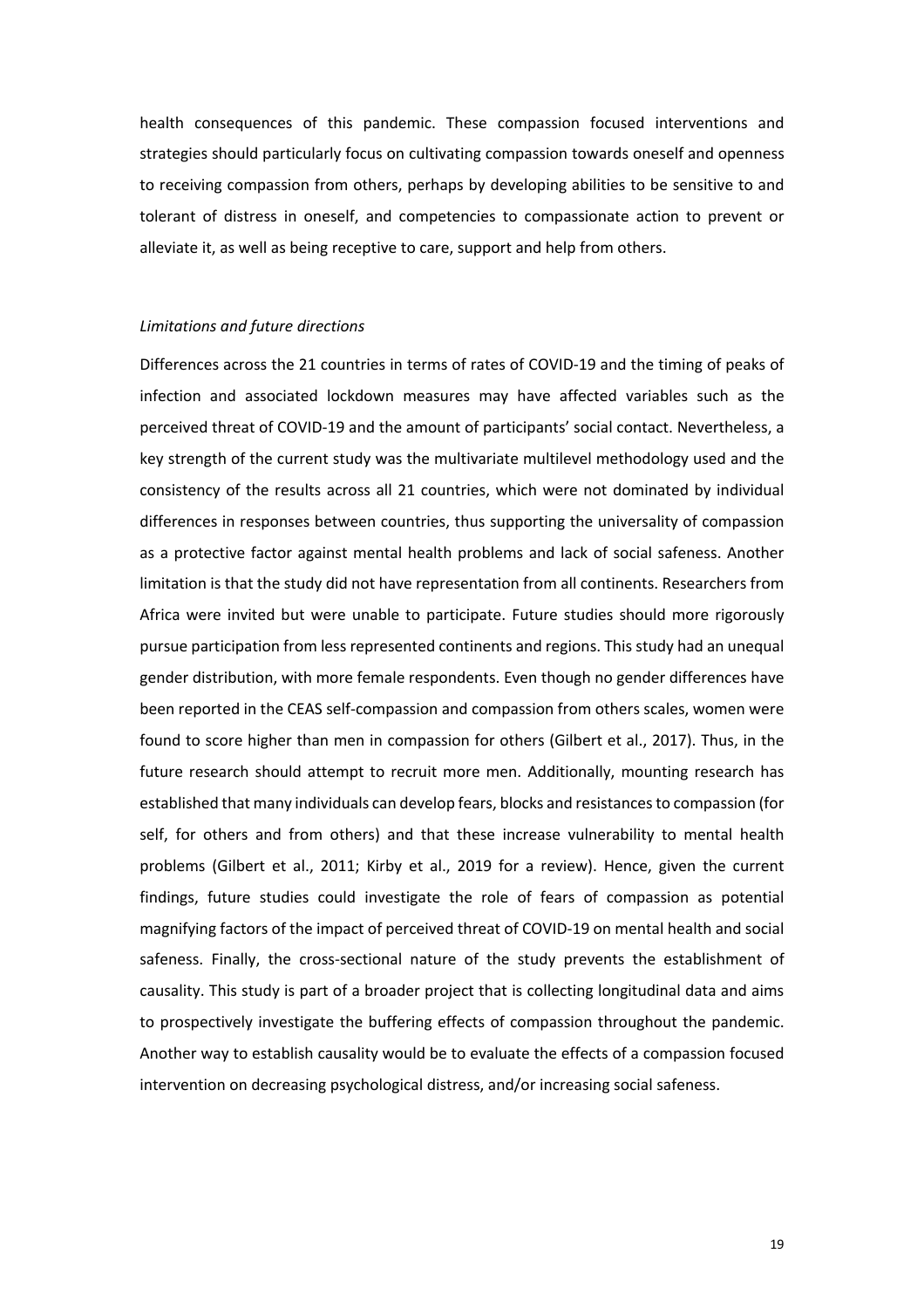In conclusion, this study provides evidence for the universal protective effects of compassion, in particular self-compassion and compassion from others, against the harmful effects of the COVID-19 pandemic on mental health and reduced social safeness. Given the damaging effects of the COVID-19 crisis on mental wellbeing (e.g., Gloster et al., 2021) and the anticipated second-wave mental health pandemic (Prout et al., 2020), the promotion of mental health should constitute a public health priority. Compassion focused interventions and communications should be prioritized by public health policy-makers and providers to promote resilience and address mental health problems during and following the pandemic.

#### **References**

- Ahorsu, D. K., Lin, C.-Y., Imani, V., Saffari, M., Griffiths, M. D., & Pakpour, A. H. (2020). The fear of COVID-19 scale: development and initial validation. *International Journal of Mental Health and Addiction*. https://doi.org/10.1007/s11469-020-00270-8.
- Akin, A., & Akin, U. (2015). Self-compassion as a predictor of social safeness in Turkish university students. *Revista Latinoamericana de Psicología*, *47*(1), 43-49.
- AL van Tilburg, M., Edlynn, E., Maddaloni, M., van Kempen, K., Díaz-González de Ferris, M., & Thomas, J. (2020). High Levels of Stress Due to the SARS-CoV-2 Pandemic among Parents of Children with and without Chronic Conditions across the USA. *Children* (Basel, Switzerland), *7*(10), 193. https://doi.org/10.3390/children7100193
- Bates, D., Maechler, M., Bolker, B., & Walker, S. (2015). Fitting Linear Mixed-Effects Models using lme4. *Journal of Statistical Software*, *67*(1), 1–48.
- Barnier, J., Briatte, F., & Larmarange, J. (2017). Functions to Make Surveys Processing Easier. Package 'questionr', Version 0.6.2. Retrieved from: https://juba.github.io/questionr/
- Barton, K. (2015) Package 'MuMIn'. Model selection and model averaging based on information criteria. R package version 1.15.11.
- Bitan, D. T., Grossman-Giron, A., Bloch, Y., Mayer, Y., Shiffman, N., & Mendlovic, S. (2020). Fear of COVID-19 scale: psychometric characteristics, reliability and validity in the Israeli population. *Psychiatry Research, 113100*. https://doi.org/10.1016/j.psychres.2020.113100
- Blackie, R.A. & Kocovski, N.L (2019). Trait Self-Compassion as a Buffer Against Post-event Processing Following Performance Feedback, *Mindfulness, 10,* 923–932.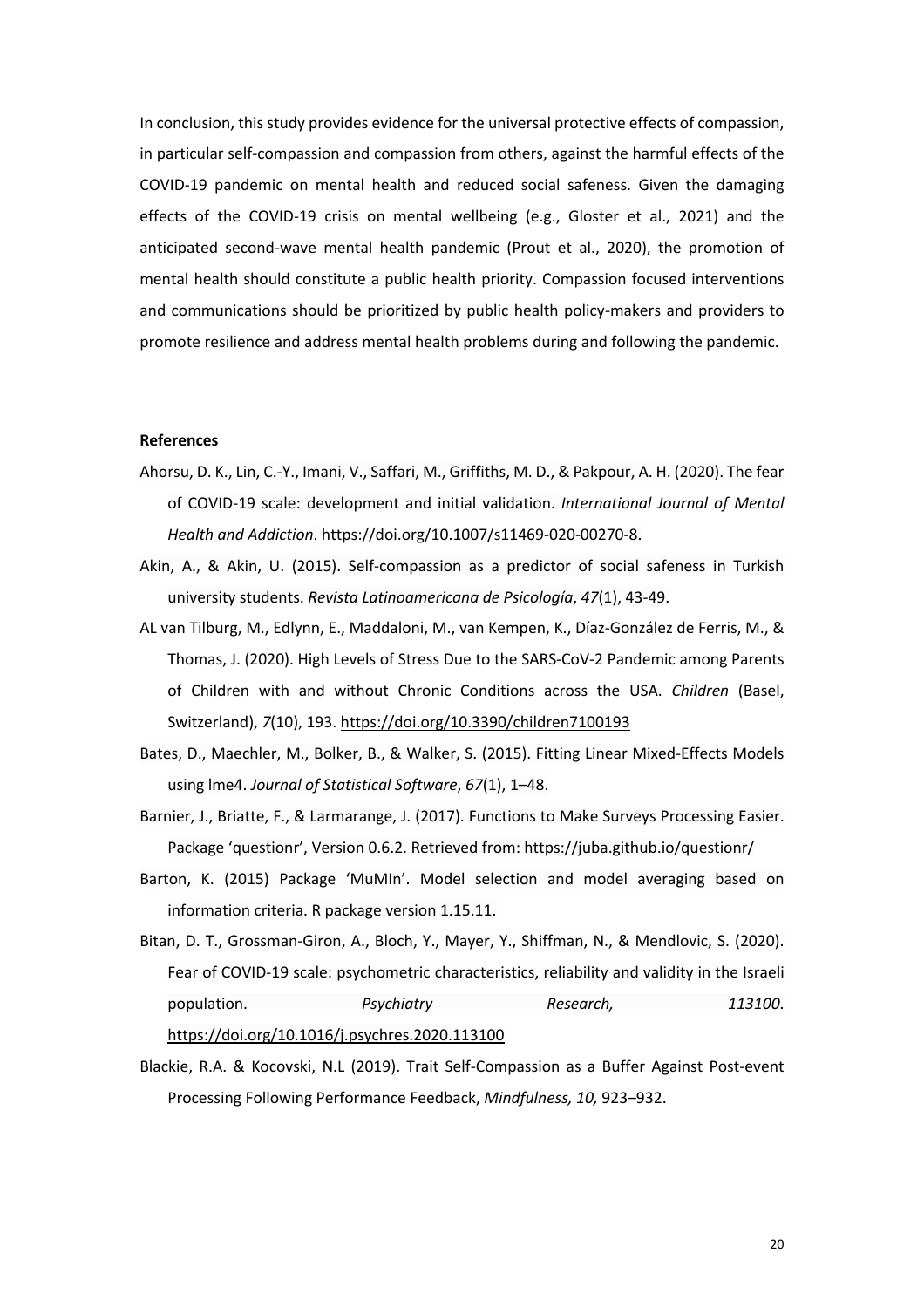- Brown, S. L., & Brown, R. M. (2015). Connecting prosocial behavior to improved physical health: Contributions from the neurobiology of parenting. *Neuroscience and Biobehavioral Reviews*, *55*, 1-17.
- Carter, C. S. (2014). Oxytocin pathways and the evolution of human behavior. *Annual Review of Psychology, 65*, 17–39.
- Carter, S., Bartal, I. B., & Porges, E. (2017). The roots of compassion: an evolutionary and neurobiological perspective. In E. M. Seppälä, E. Simon-Thomas, S. L. Brown, M. C. Worline, C.D. Cameron, & J.R. Doty (Eds.) *The Oxford Handbook of Compassion Science* (pp. 178–188). Oxford University Press.
- Cheli, S., Cavalletti, V. & Petrocchi, N. (2020). An online compassion-focused crisis intervention during COVID-19 lockdown: a cases series on patients at high risk for psychosis, *Psychosis,* 1-4. doi: 10.1080/17522439.2020.1786148
- Cozolino, L. (2007). *The neuroscience of human relationships: Attachment and the developing brain*. Norton.
- Craig, C., Hiskey, S., Spector, A. (2020). Compassion focused therapy: a systematic review of its effectiveness and acceptability in clinical populations. *Expert Rev Neurother*, 385-400. https://doi.org/10.1080/14737175.2020.1746184.
- Crocker, J., & Canevello, A. (2012). Consequences of self-image and compassionate goals. In P. G. Devine, and A. Plant (Eds.), *Advances in experimental social psychology* (pp. 229– 277). Elsevier.
- Dunbar, R. I. M. (2016). *The social brain hypothesis and human evolution*. Oxford research encyclopedia of psychology. https://doi.org/10.1093/acrefore/9780190236557.013.44.
- Edwards, L. J., Muller, K. E., Wolfinger, R. D., Qaqish, B. F., & Schabenberger, O. (2008). An R2 statistic for fixed effects in the linear mixed model. *Statistics in Medicine*, 27(29), 6137– 6157.
- Fitzpatrick, K. M., Harris, C., & Drawve, G. (2020). Fear of COVID-19 and the mental health consequences in America. *Psychological trauma: theory, research, practice, and policy*, 12, S17–S21. http://dx.doi.org/10.1037/tra0000924
- Fredrickson, B.L., Grewen, K.M., Coffey, K.A., Algoe, S.B., Firestine, A.M., Arevalo, J.M., (...) & Cole, S.W. (2013). A functional genomic perspective on human well-being. *Proceedings of the National Academy of Sciences of the United States of America, 110*, 13684–13689. doi: 10.1073/pnas.1305419110
- Gilbert, P. (2014). The origins and nature of compassion focused therapy. *British Journal of Clinical Psychology, 53,* 6-41.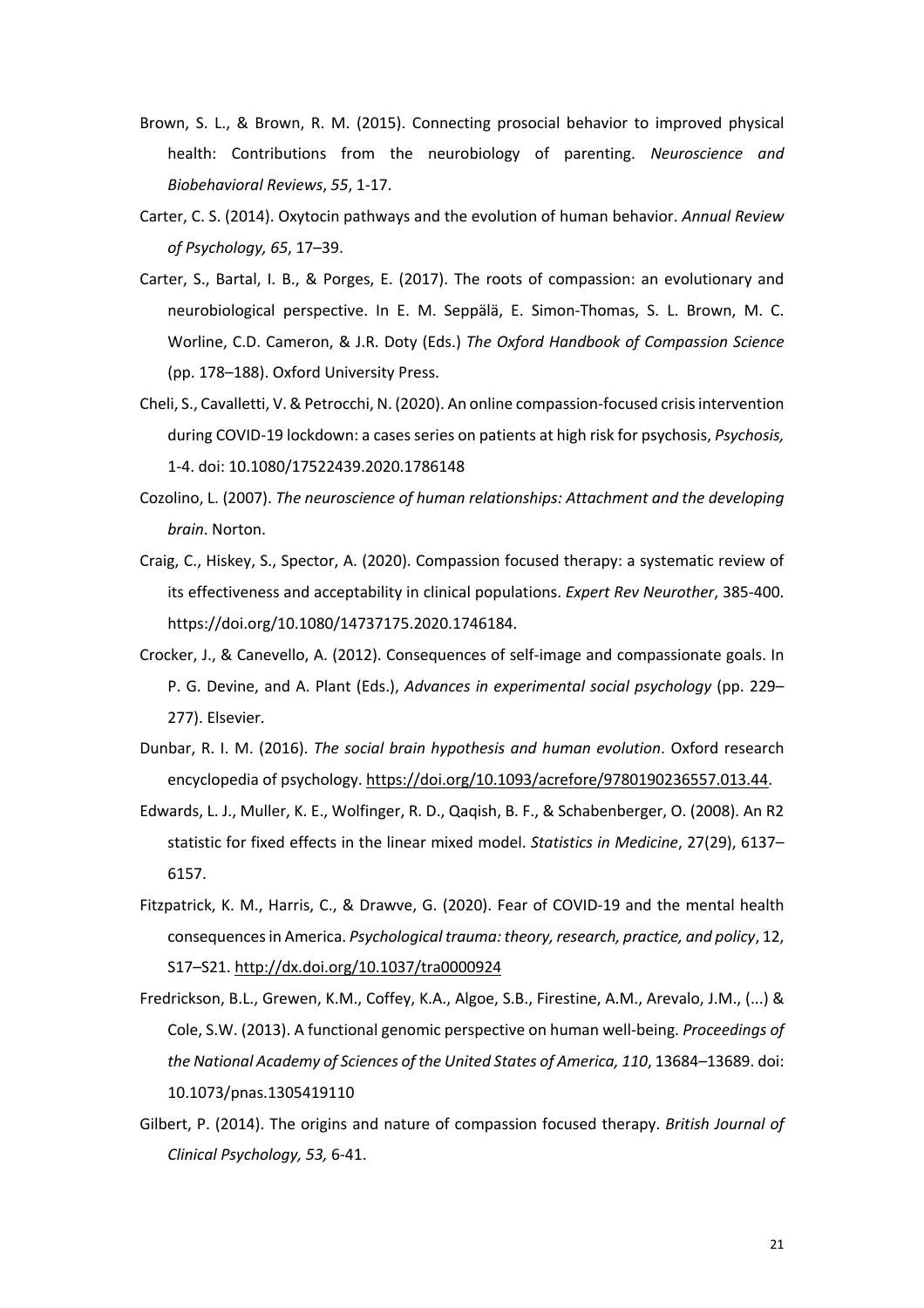- Gilbert, P. (2019). Explorations into the nature and function of compassion. *Current Opinion in Psychology, 28,* 108–114.
- Gilbert, P. (2020). Compassion: From its evolution to a psychotherapy. *Frontiers in Psychology*, *11*, 3123.
- Gilbert, P., Catarino, F., Duarte, C., Matos, M., Kolts, R., Stubbs, J., Ceresatto, L., Duarte, J., Pinto-Gouveia. J & Basran, J. (2017). The development of compassionate engagement and action scales for self and others. *Journal of Compassionate Health Care*, 4(1), 1-24. Doi: 10.1186/s40639-017-0033-3
- Gilbert, P., McEwan, K., Mitra, R., Franks, L., Richter, A., & Rockliff, H. (2008). Feeling safe and content: A specific affect regulation system? Relationship to depression, anxiety, stress, and self-criticism. *The Journal of Positive Psychology*, *3*(3), 182-191.
- Gilbert, P., McEwan, K., Matos, M., & Rivis, A. (2011). Fears of compassion: Development of three self report measures. *Psychology and Psychotherapy: Theory, Research and Practice, 84,* 239-255. https://doi.org/10.1348/147608310X526511
- Gilbert, P. & Procter, S. (2006). Compassionate mind training for people with high shame and self-criticism: overview and pilot study of a group therapy approach. *Clinical Psychology and Psychotherapy, 13,* 351-379. Doi: 10.1002/cpp.507.
- Gloster, A. T., Lamnisos, D., Lubenko, J., Presti, G., Squatrito, V., Constantinou, M., Nicolaou, C., Papacostas, S., Aydın, G., Chong, Y. Y., Chien, W. T., Cheng, H. Y., Ruiz, F. J., Garcia-Martin, M. B., Obando-Posada, D. P., Segura-Vargas, M. A., Vasiliou, V. S., McHugh, L., Höfer, S., Baban, A., … Karekla, M. (2020). Impact of COVID-19 pandemic on mental health: An international study. PloS one, 15(12), e0244809. https://doi.org/10.1371/journal.pone.0244809
- Heath, P.J., Brenner, R.E., Lannin, D.G. & Vogel, D.L. (2018). Self-compassion moderates the relationship of perceived public and anticipated self-stigma of seeking help. *Stigma and Health, 3,* 65–68. https://doi.org/10.1037/sah0000072
- Hermanto, N., Zuroff, D.C., Kopala-Sibley, D.C., Kelly, A.C., Matos, M, & Gilbert, P. (2016). Ability to receive compassion from others buffers the depressogenic effect of selfcriticism: A cross-cultural multi-study analysis: *Personality and Individual Differences* 98, 324–332. Doi.org/10.1016/j.paid.2016.04.055
- Holmes, E. A., O'Connor, R. C., Perry, V. H., Tracey, I., Wessely, S., Arseneault, L., ... & Bullmore, E. (2020). Multidisciplinary research priorities for the COVID-19 pandemic: a call for action for mental health science. *The Lancet Psychiatry*. Doi: https://doi.org/10.1016/S2215- 0366(20)30168-1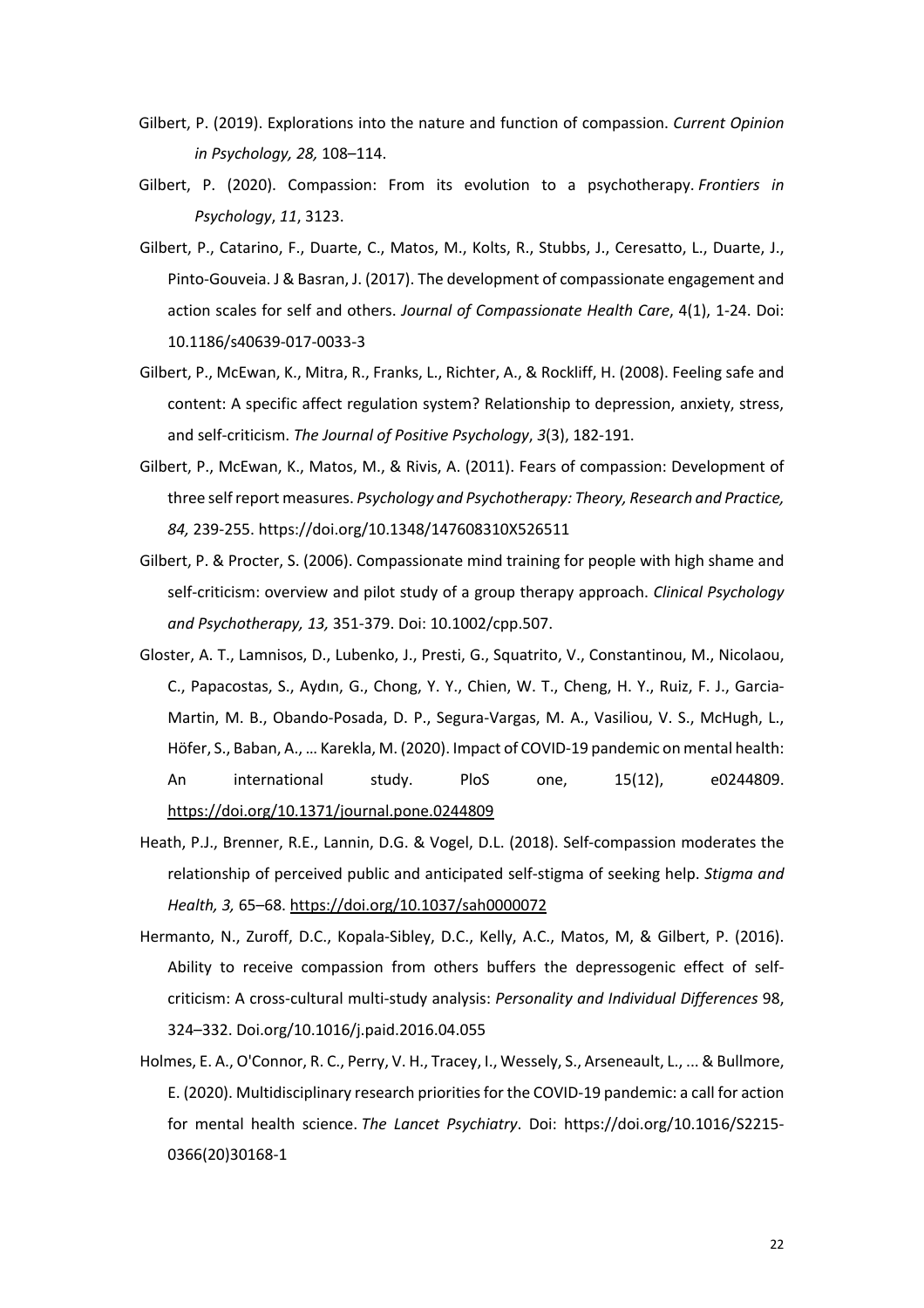- Hox J. J., Moerbeek, M. & Van de Schoot, R. (2017), *Multilevel analysis: techniques and applications.* 3rd ed., London: Routledge.
- Irons, C., & Heriot-Maitland, C. (2020). Compassionate Mind Training: An 8-week group for the general public. *Psychology and Psychotherapy: Theory, Research and Practice*. Advance online publication. https://doi.org/10.1111/papt.12320
- Jaeger, B. C., Edwards, L. J., Das, K., & Sen, P. K. (2016). An R2 statistic for fixed effects in the generalized linear mixed model. *Journal of Applied Statistics*, 44(6), 1086–1105.
- Jiménez, O., Sánchez-Sánchez, L.C. & García-Montes, J.M. (2020). Psychological Impact of COVID-19 Confinement and Its Relationship with Meditation. *Int. J. Environ. Res. Public Health, 17*, 6642.
- Kanovsky, M. & Halamová, J. (2020). Perceived Threat of the Coronavirus and the Role of Trust in Safeguards: A Case Study in Slovakia. *Frontiers in Psychology,* 11:554160. doi: 10.3389/fpsyg.2020.554160
- Kavaklı, M., Ak, M., Uğuz, F. & Türkmen, O.O. (2020). The mediating role of self-compassion in the relationship between perceived COVID-19 threat and death anxiety. *Turkish J Clinical Psychiatry, 23*, 15-23. DOI: 10.5505/kpd.2020.59862.
- Kelly, A. C., & Dupasquier, J. (2016). Social safeness mediates the relationship between recalled parental warmth and the capacity for self-compassion and receiving compassion. *Personality and Individual Differences*, *89*, 157-161.
- Kim, J. J., Parker, S. L., Doty, J. R., Cunnington, R., Gilbert, P., & Kirby, J. N. (2020). Neurophysiological and behavioural markers of compassion. *Scientific Reports*, *10*(1), 1-9. http://doi10.1038/s41598-020-63846-3
- Kirby., J. & Gilbert, P. (2017). The emergence of the compassion focused therapies. In: P. Gilbert (Ed), *Compassion: Concepts, Research and Applications*. (pp. 258-285). Routledge
- Kirby, J.N., Tellegen, C.L. & Steindl, S.R. (2017). A Meta-Analysis of Compassion-Based Interventions: Current State of Knowledge and Future Directions. *Behavior Therapy, 48(6),* 778-792. doi: http://dx.doi.org/10.1016/j.beth.2017.06.003
- Kirby, J. N., Day, J., & Sagar, V. (2019). The 'Flow' of compassion: A meta-analysis of the fears of compassion scales and psychological functioning. *Clinical Psychology Review*, *70*, 26- 39. https://doi.org/10.1016/j.cpr.2019.03.001
- Klimecki, O. M., Leiberg, S., Ricard, M., & Singer, T. (2014). Differential pattern of functional brain plasticity after compassion and empathy training. S*ocial cognitive and affective neuroscience, 9*(6), 873-879.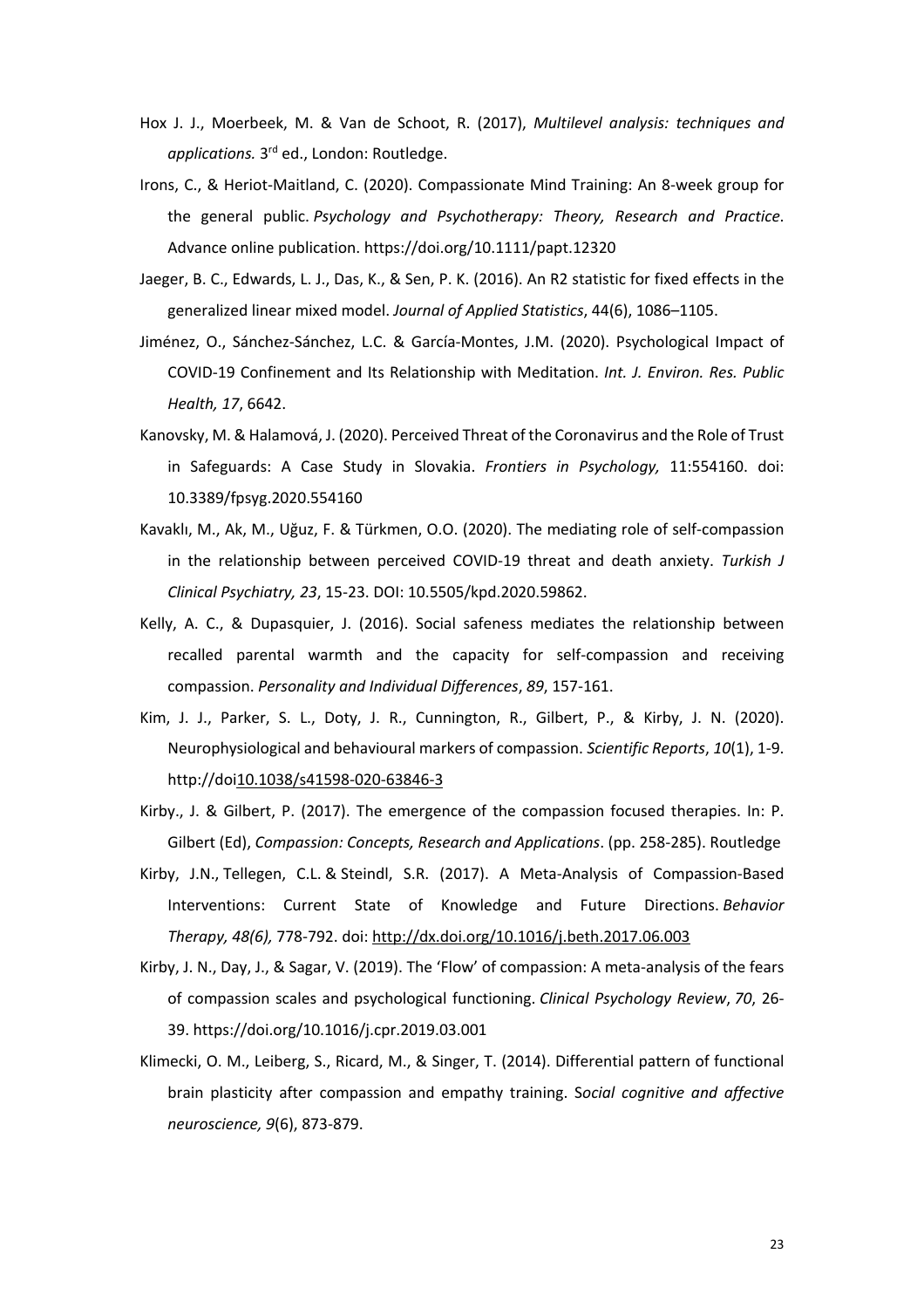- LaHuis, D. M., Hartman, M. J., Hakoyama, S., & Clark, P. C. (2014). Explained variance measures for multilevel models. *Organizational Research Methods*, 17(4), 433–451.
- Lau, B.H-P., Chan, C. L-W. & Ng, S-M. 2020 Self-compassion buffers the adverse mental health impacts of COVID-19-related threats: Results from a cross-sectional survey at the first peak of Hong Kong's outbreak. *Front. Psychiatry*, https://doi.org/10.3389/fpsyt.2020.585270
- Leaviss, J. & Uttley, L. (2015). Psychotherapeutic benefits of compassion-focused therapy: An early systematic review. *Psychological Medicine, 45*, 927–945. https://doi.org/10.1017/S0033291714002141.
- Lee, C. M., Cadigan, J. M., & Rhew, I. C. (2020). Increases in Loneliness Among Young Adults During the COVID-19 Pandemic and Association with Increases in Mental Health Problems. *The Journal of Adolescent Health: official publication of the Society for Adolescent Medicine, 67*(5), 714–717. https://doi.org/10.1016/j.jadohealth.2020.08.009.
- Li, A., Wang, S., Cai, M., Sun, R. & Liu, X. (2021). Self-compassion and life-satisfaction among Chinese self-quarantined residents during COVID-19 pandemic: A moderated mediation model of positive coping and gender. *Personality and Individual Differences, 170.* https://doi.org/10.1016/j.paid.2020.110457.
- Lopez, A., Sanderman, R., Ranchor, A. V., & Schroevers, M. J. (2018). Compassion for others and self-compassion: Levels, correlates, and relationship with psychological well-being. *Mindfulness, 9,* 325–331. https://doi.org/10.1007/s12671-017-0777-z.
- Lovibond, S. H. & Lovibond, P. F. (1995). *Manual for the Depression Anxiety Stress Scales*. *(2nd. Ed.)* Sydney: Psychology Foundation.
- Lüdecke, D. (2018). sjPlot: Data visualization for statistics in social science. (R package version 2.6.1). Retrieved from https://CRAN.R-project.org/package =sjPlot
- Luo, X. & Qiao, L. & Che, X. (2018). Self-compassion Modulates Heart Rate Variability and Negative Affect to Experimentally Induced Stress. *Mindfulness, 9,* 1522–1528. https://doi.org/10.1007/s12671-018-0900-9
- Matos, M., Duarte, C., Duarte, J., Pinto-Gouveia, J., Petrocchi, N., Basran, J. & Gilbert, P. (2017). Psychological and physiological effects of compassionate mind training: A pilot randomized controlled study. *Mindfulness, 8* (6), 1699-1712. doi: 10.1007/s12671-017- 0745-7
- Mascaro, J. S., Florian, M. P., Ash, M. J., Palmer, P. K., Frazier, T., Condon, P., & Raison, C. (2020). Ways of knowing compassion: How do we come to know, understand, and measure compassion when we see it? *Frontiers in Psychology*, *11*.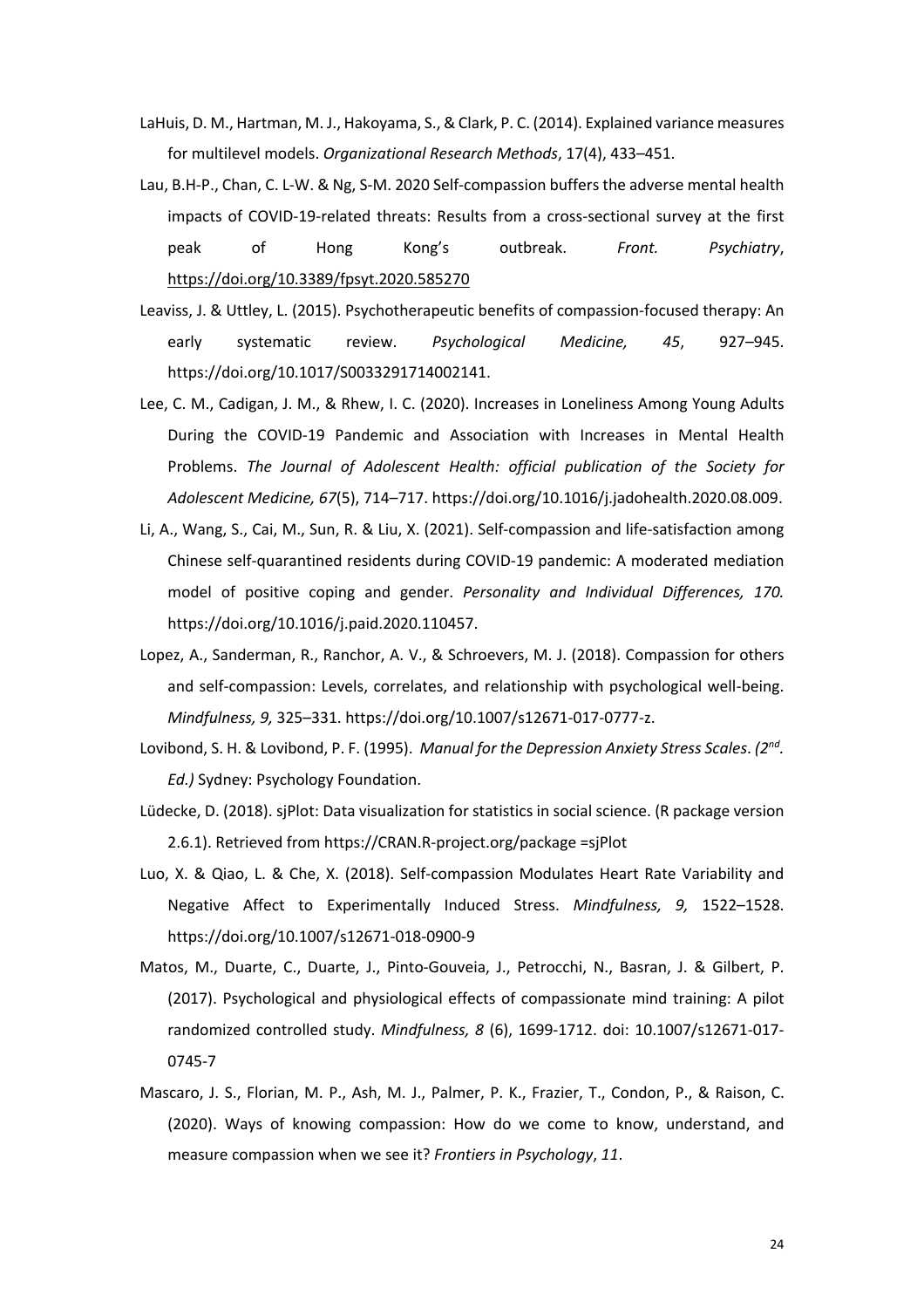Mayseless, O. (2016). *The caring motivation: An integrated theory*. Oxford University Press.

- MacBeth, A. & Gumley, A. (2012). Exploring compassion: a meta-analysis of the association between self-compassion and psychopathology. *Clin Psychol Rev. 32*, 545–52. doi: 10.1016/j.cpr.2012.06.003
- Muris, P. & Petrocchi, N. Protection or vulnerability? (2017). A meta-analysis of the relations between the positive and negative components of self-compassion and psychopathology. *Clinical Psychololgy and Psychotherapy. 24,* 373–83. doi: 10.1002/cpp.2005
- Murphy, D., Williamson, C., Baumann, J., Busuttil, W., & Fear, N. T. (2020). Exploring the impact of COVID-19 and restrictions to daily living as a result of social distancing within veterans with pre-existing mental health difficulties. BMJ military health, bmjmilitary-2020-001622. Advance online publication. https://doi.org/10.1136/bmjmilitary-2020- 001622
- Nakagawa, S., & Schielzeth, H. (2013). A general and simple method for obtaining R2 from generalized linear mixed-effects models. *Methods in Ecology and Evolution*, 4(2), 133-142.
- Neff, K. D. (2003). Development and validation of a scale to measure self-compassion. *Self and Identity, 2,* 223-250.
- Nitschke, J. P., Forbes, P. A., Ali, N., Cutler, J., Apps, M. A., Lockwood, P. L., & Lamm, C. (2020). Resilience during uncertainty? Greater social connectedness during COVID-19 lockdown is associated with reduced distress and fatigue. *British Journal of Health Psychology.* Doi: 10.1111/bjhp.12485
- Oliveira, S. Trindade, I.A. & Ferreira, C. (2018). The buffer effect of body compassion on the association between shame and body and eating difficulties *Appetite, 125,* 118-123. doi: 10.1016/j.appet.2018.01.031.
- Palgi, Y., Shrira, A., Ring, L., Bodner, E., Avidor, S., Bergman, Y., ... & Hoffman, Y. (2020). The loneliness pandemic: Loneliness and other concomitants of depression, anxiety and their comorbidity during the COVID-19 outbreak. *Journal of Affective Disorders*, 275, 109-11. Doi: https://doi.org/10.1016/j.jad.2020.06.036
- Porges, S. W. (2007). The polyvagal perspective. *Biological Psychology, 74,* 116–143. https://doi.org/10.1016/j.biopsycho.2006.06.009.
- Porges, S. W. (2017). Vagal pathways: portals to compassion i In E. M. Seppälä, E. Simon-Thomas, S. L. Brown, M. C. Worline, C.D. Cameron, & J.R. Doty (Eds.), *The Oxford Handbook of Compassion Science* (pp. 189–202). Oxford University Press.
- Prout, T. A., Zilcha-Mano, S., Aafjes-van Doorn, K., Békés, V., Christman-Cohen, I., Whistler, K., Kui, T., & Di Giuseppe, M. (2020). Identifying Predictors of Psychological Distress During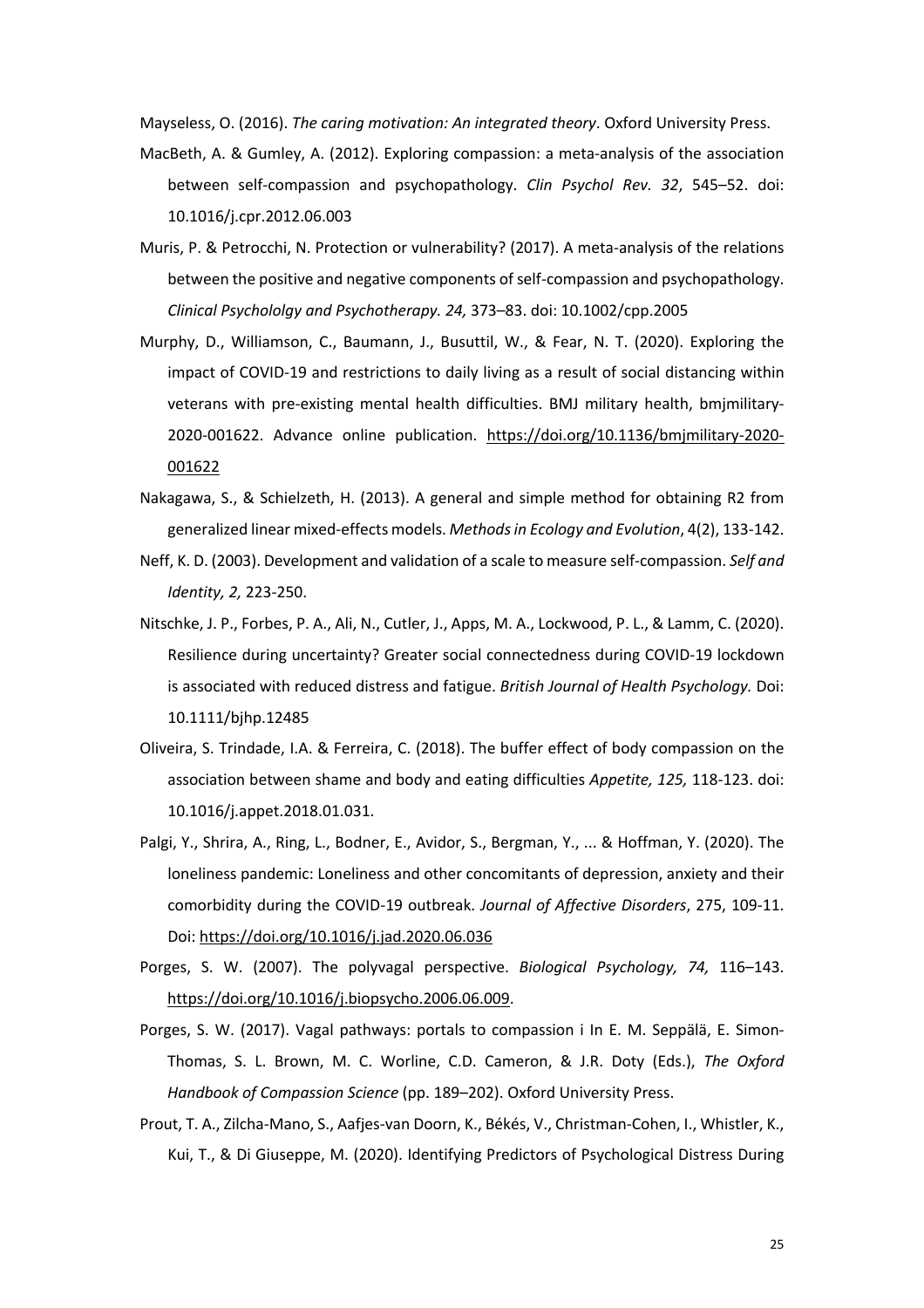COVID-19: A Machine Learning Approach. Frontiers in psychology, 11, 586202. https://doi.org/10.3389/fpsyg.2020.586202

- R Core Team (2020). R: A language and environment for statistical computing. R Foundation for Statistical Computing, Vienna, Austria. Retrieved from http:/ /www.R-project.org/.
- R Core Team (2020). R: A language and environment for statistical computing. R Foundation for Statistical Computing, Vienna, Austria. Retrieved from http:/ /www.R-project.org/.
- Ricard, M. (2015). *Altruism: The power of compassion to change itself and the world*. Atlantic Books
- Saltzman, L. Y., Hansel, T. C., & Bordnick, P. S. (2020). Loneliness, isolation, and social support factors in post-COVID-19 mental health. *Psychological Trauma: Theory, Research, Practice, and Policy*, 12, S55–S57. Doi: http://dx.doi.org/10.1037/tra0000703
- Seppälä, E. M., Simon-Thomas, E., Brown, S. L., Worline, M. C., Cameron, C. D., & Doty, J. R. (Eds.). (2017). *The Oxford handbook of compassion science*. Oxford University Press.
- Serafini, G., Parmigiani, B., Amerio, A., Aguglia, A., Sher, L., & Amore, M. (2020). The psychological impact of COVID-19 on the mental health in the general population. *QJM: An International Journal of Medicine*, *113*(8), 531-537. doi: 10.1093/qjmed/hcaa201
- Snijders, T. A. B. & Bosker, R. J. (2012). *Multilevel analysis: An introduction to basic and advanced multilevel modelling,* 2nd ed., Sage.
- Steindl, S., Matos, M. & Creed, A. (2018). Early Shame and Safeness Memories, and Later Depressive Symptoms and Safe Affect: The Mediating Role of Self-Compassion*. Current Psychology*. Advance online publication. doi: https://doi.org/10.1007/s12144-018-9990-8
- Yarnell, L. M., & Neff, K. D. (2013). Self-compassion, interpersonal conflict resolutions, and well-being. *Self and Identity, 12*(2), 146-159
- Vinkers, C. H., van Amelsvoort, T., Bisson, J. I., Branchi, I., Cryan, J. F., Domschke, K., ... & van der Wee, N. J. (2020). Stress resilience during the coronavirus pandemic. *European Neuropsychopharmacology*, *35*, 12-16. Doi: https://doi.org/10.1016/j.euroneuro.2020.05.003

Wang, C., Pan, R., Wan, X., Tan, Y., Xu, L., Ho, C. S., & Ho, R. C. (2020a). Immediate Psychological Responses and Associated Factors during the Initial Stage of the 2019 Coronavirus Disease (COVID-19) Epidemic among the General Population in China. International journal of environmental research and public health, 17(5), 1729. https://doi.org/10.3390/ijerph17051729

Wang, S., Zhang, Y., Ding, W., Meng, Y., Hu, H., Liu, Z., . . . Wang, M. (2020b). Psychological distress and sleep problems when people are under interpersonal isolation during an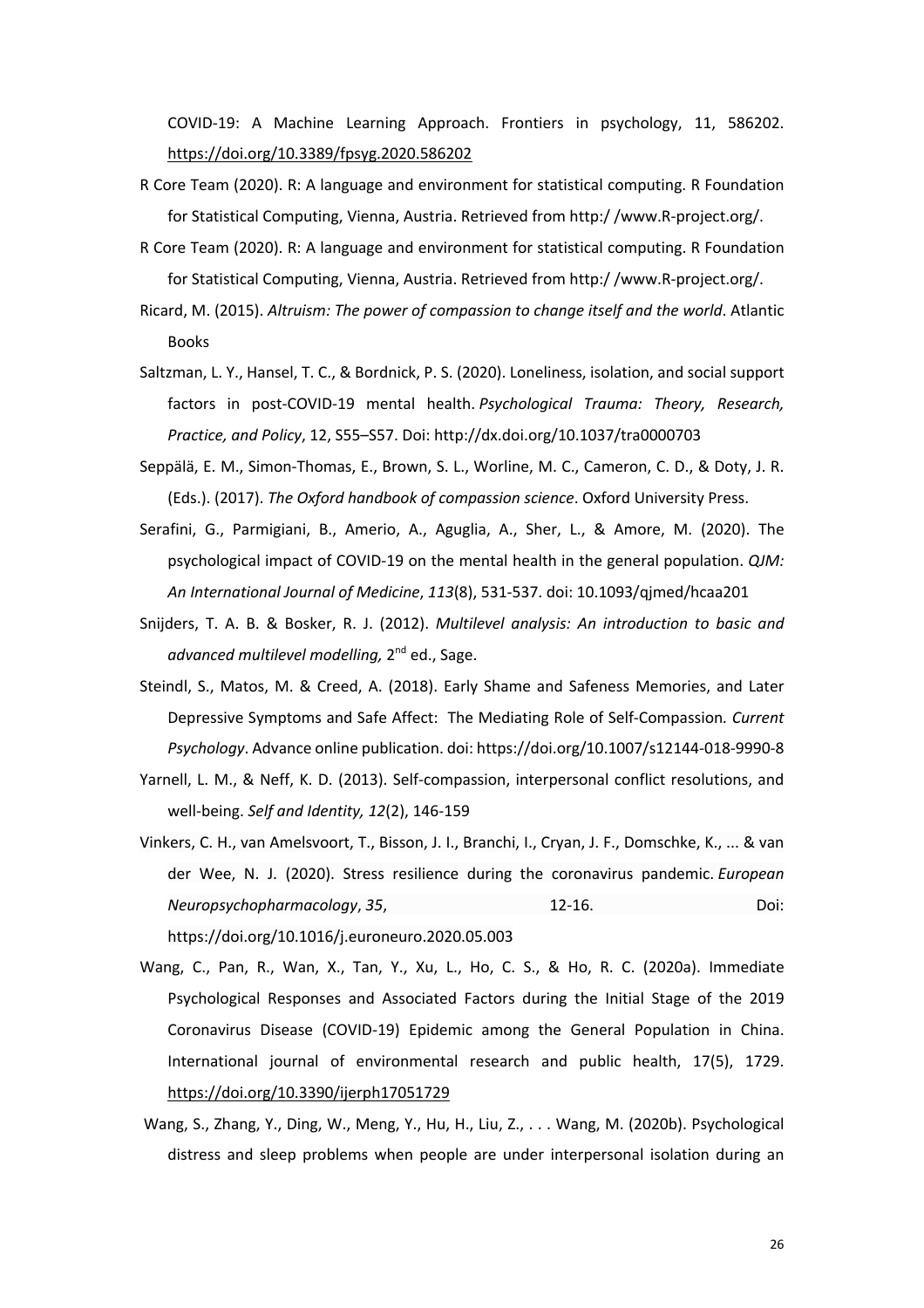epidemic: A nationwide multicenter cross-sectional study. European Psychiatry, 63(1), E77. doi:10.1192/j.eurpsy.2020.78

- Wong, C.C.Y., Mak, W.WS., & Liao, K.Y. (2016). Self-Compassion: a Potential Buffer Against Affiliate Stigma Experienced by Parents of Children with Autism Spectrum Disorders. *Mindfulness, 7,* 1385–1395.
- Wong, S., Zhang, D., Sit, R., Yip, B., Chung, R. Y., Wong, C., Chan, D., Sun, W., Kwok, K. O., & Mercer, S. W. (2020). Impact of COVID-19 on loneliness, mental health, and health service utilisation: a prospective cohort study of older adults with multimorbidity in primary care. The British journal of general practice : the journal of the Royal College of General Practitioners, 70(700), e817–e824. https://doi.org/10.3399/bjgp20X713021
- World Health Organization (WHO) (2020). Mental health and psychosocial considerations during the COVID-19 outbreak. World Health Organization. Retrieved from https://apps.who.int/iris/bitstream/handle/10665/331490/WHO-2019-nCoV-

MentalHealth-2020.1-eng.pdf

- Worldometer COVID-19 Coronavirus Pandemic. Retrieved 20th January 2021. Available at: https://www.worldometers.info/coronavirus/
- Zessin, U., Dickhäuser, O. & Garbade, S. (2015). The relationship between self-compassion and well-being: a meta-analysis. *Applied Psychology, 7,* 340–64. doi: 10.1111/aphw.12051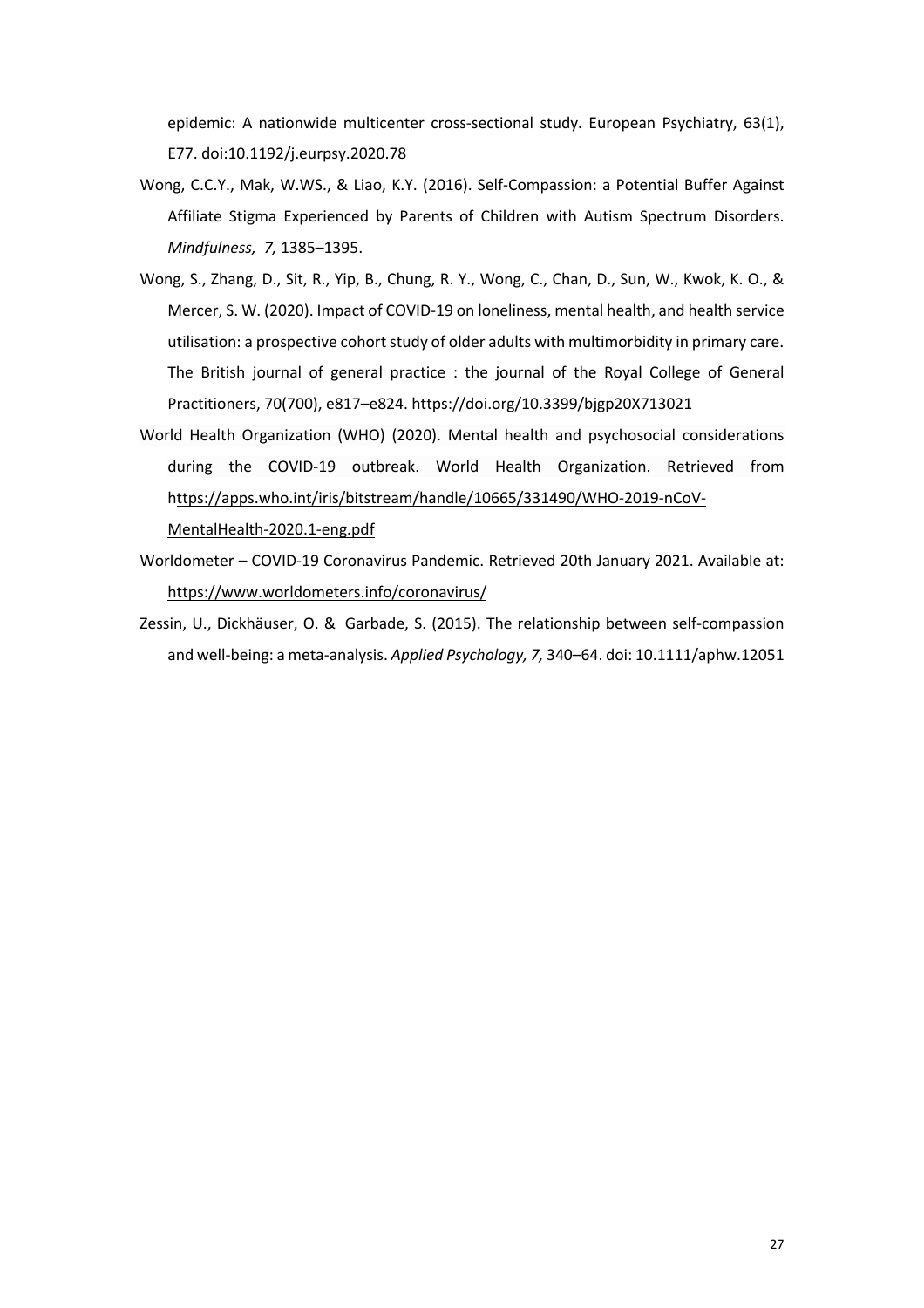| Model          | Predictor                 | <b>Moderator</b>                                 | deviance | $\chi^2$ (df) | p-value | <b>AIC</b> | BIC   |
|----------------|---------------------------|--------------------------------------------------|----------|---------------|---------|------------|-------|
| 1a             |                           |                                                  | 66772    |               |         | 66782      | 66819 |
| 1 <sub>b</sub> | fear of contraction       | compassion for self                              | 63099    | 3673 (14)     | < .001  | 63137      | 63278 |
| 1c             |                           |                                                  | 63051    | 48(3)         | < .001  | 63095      | 63258 |
| 2a             |                           |                                                  | 66955    |               |         | 66965      | 67002 |
| 2b             | likelihood of contraction | compassion for self                              | 63333    | 3623 (14)     | < .001  | 63371      | 63517 |
| 2c             |                           |                                                  | 63310    | 23(3)         | < .001  | 63354      | 63512 |
| За             |                           |                                                  | 67251    |               |         | 67261      | 67298 |
| 3b             | fear of contraction       | compassion for others                            | 63686    | 3565 (14)     | < 0.01  | 63724      | 63864 |
| 3c             |                           |                                                  | 63685    | 0.89(3)       | .823    | 63729      | 63892 |
| 4a             |                           |                                                  | 67443    |               |         | 67453      | 67490 |
| 4b             | likelihood of contraction | compassion for others                            | 63931    | 3512 (14)     | < 0.01  | 63969      | 64110 |
| 4c             |                           |                                                  | 63930    | 0.55(3)       | .908    | 63975      | 64138 |
| 5a             |                           |                                                  | 67087    |               |         | 67097      | 67134 |
| 5b             | fear of contraction       | compassion from others                           | 63455    | 3632 (14)     | < 0.01  | 63493      | 63634 |
| 5c             |                           |                                                  | 63454    | 1.82(3)       | .610    | 63498      | 63660 |
| 6a             |                           |                                                  | 67284    |               |         | 67294      | 67331 |
| 6b             |                           | likelihood of contraction compassion from others | 63702    | 3582 (14)     | < .001  | 63740      | 63881 |
| 6c             |                           |                                                  | 63696    | 6.32(3)       | .097    | 63740      | 63903 |

### *The likelihood-ratio tests and information criteria AIC and BIC for the different models*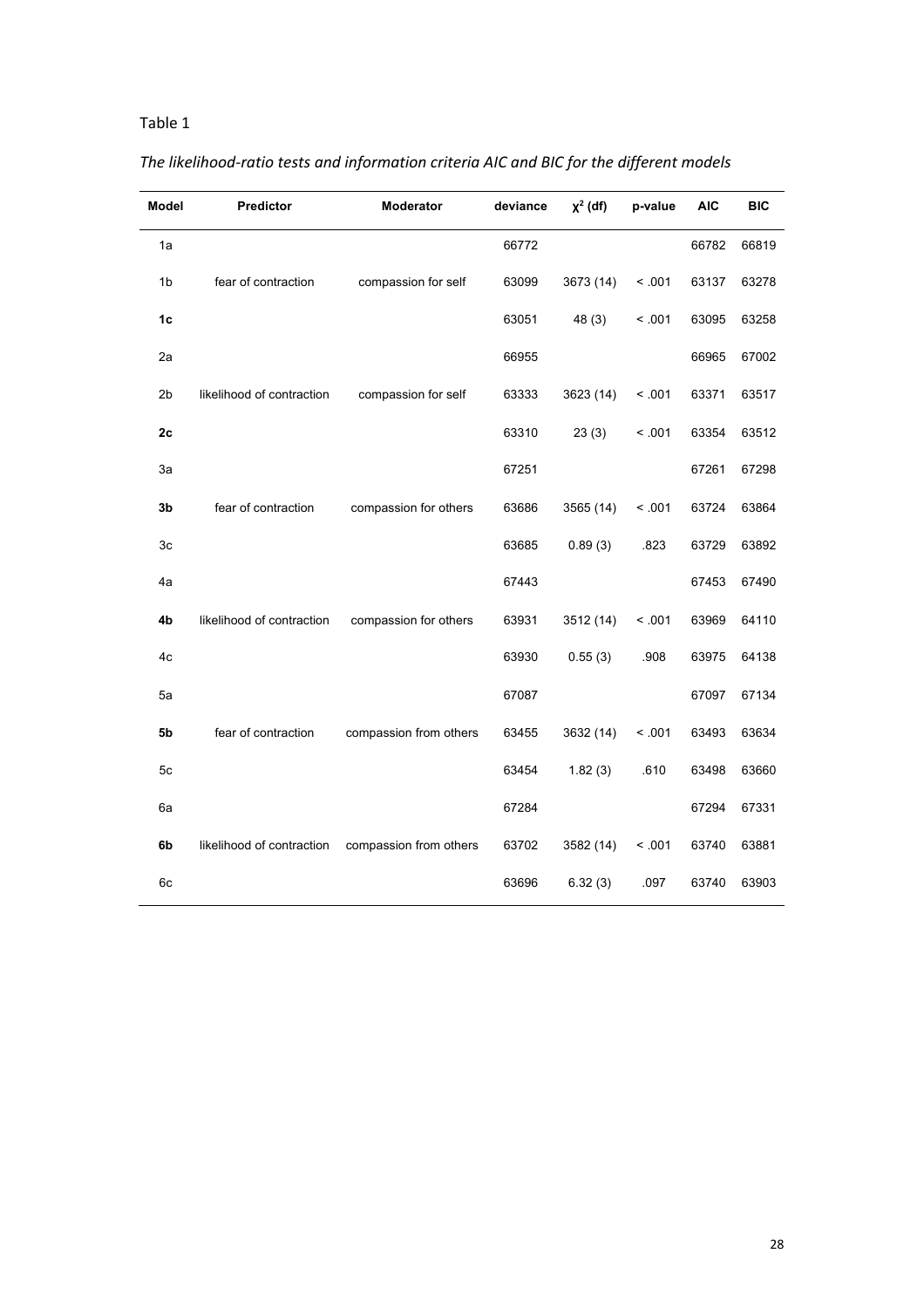|               | fixed effects             |                                  |                            |  |  |
|---------------|---------------------------|----------------------------------|----------------------------|--|--|
| Model 1c      | main effects              | moderation                       |                            |  |  |
| β [95% CI]    | fear of contraction       | compassion for self              | fear:for self              |  |  |
| Anxiety       | 0.37 [0.33:0.41]***       | -0.06 [-0.07:-0.05]***           | -0.009 [-0.011:-0.006]***  |  |  |
| Depression    | 0.27 [0.22:0.31]***       | -0.13 [-0.14:-0.12]***           | -0.005 [-0.008:-0.002]***  |  |  |
| <b>Stress</b> | 0.40 [0.35:0.45]***       | -0.09 [-0.10:-0.08]***           | -0.007 [-0.010:-0.004]***  |  |  |
|               |                           | random effects                   |                            |  |  |
| $\sigma^2$    | respondents               | countries                        |                            |  |  |
| Anxiety       | 8.62                      | 9.75                             | $residual = 3.84$          |  |  |
| Depression    | 14.08                     | 22.86                            | $R^2$ (marginal) = .073    |  |  |
| <b>Stress</b> | 14.28                     | 37.92                            | $R^2$ (conditional) = .898 |  |  |
| Model 2c      | main effects              |                                  | moderation                 |  |  |
| β [95% CI]    | likelihood of contraction | compassion for self              | likelihood:for self        |  |  |
| Anxiety       | 0.19 [0.16:0.23]***       | -0.07 [-0.08:-0.06]***           | -0.006 [-0.008:-0.003]***  |  |  |
| Depression    | 0.16 [0.11:0.20]***       | $-0.13$ [ $-0.14$ : $-0.12$ ]*** | $-0.004$ ns                |  |  |
| <b>Stress</b> | 0.26 [0.22:0.31]***       | -0.09 [-0.10:-0.08]***           | -0.005 [-0.008:-0.002]**   |  |  |
|               |                           | random effects                   |                            |  |  |
| $\sigma^2$    | respondents               | countries                        |                            |  |  |
| Anxiety       | 8.62                      | 9.75                             | residual = $3.60$          |  |  |
| Depression    | 14.08                     | 22.86                            | $R^2$ (marginal) = .057    |  |  |
| <b>Stress</b> | 14.28                     | 37.92                            | $R^2$ (conditional) = .894 |  |  |

### *Coefficients of the best-fitting models for self-compassion*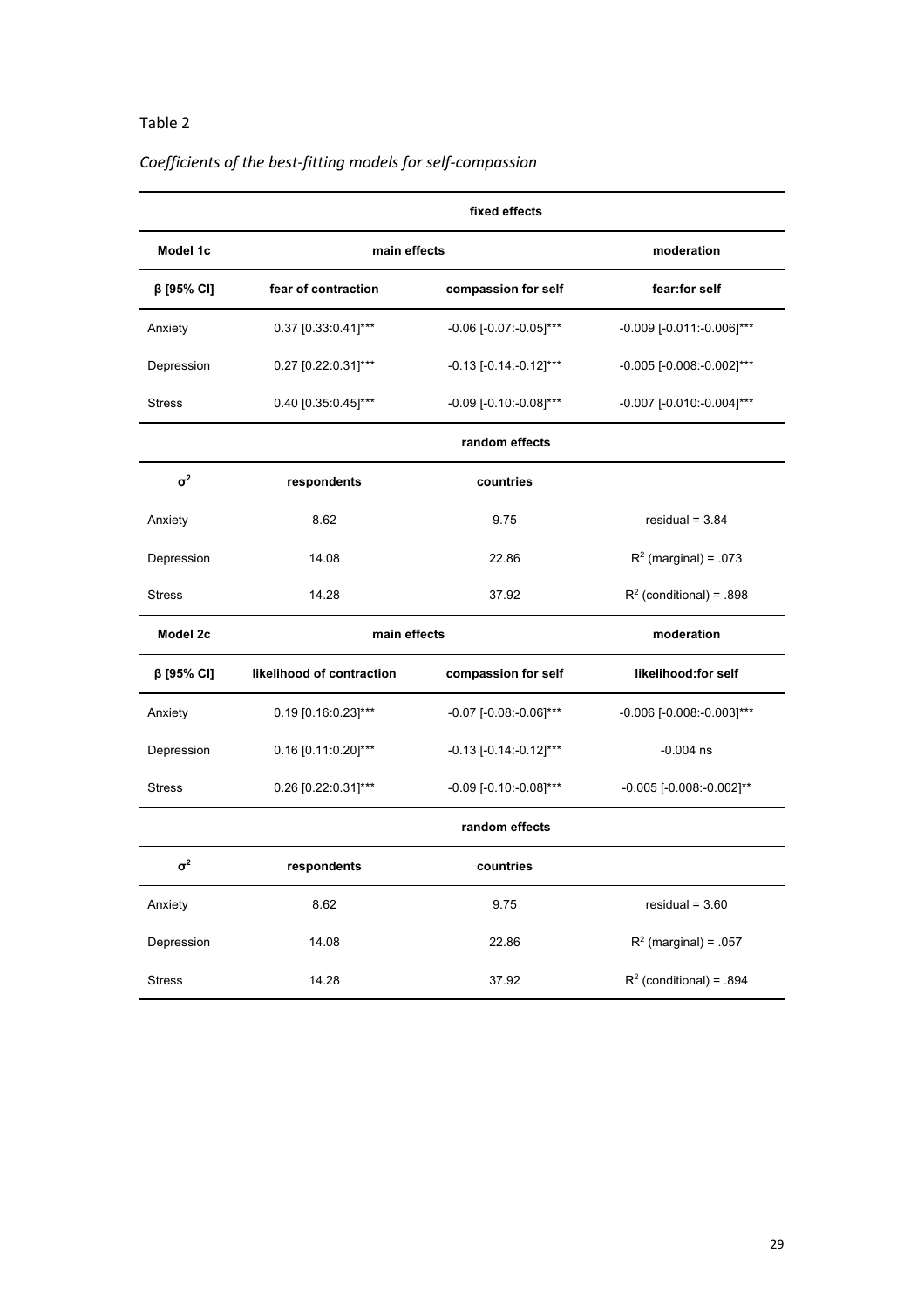|               | fixed effects             |                                 |                            |  |  |  |
|---------------|---------------------------|---------------------------------|----------------------------|--|--|--|
| Model 3b      | main effects              |                                 | <b>Moderation</b>          |  |  |  |
| β [95% CI]    | fear of contraction       | compassion for others           | fear:for others            |  |  |  |
| Anxiety       | 0.40 [0.36:0.44]***       | $0.002$ ns                      | N/A                        |  |  |  |
| Depression    | 0.32 [0.27:0.37]***       | $-0.02$ [ $-0.03$ : $-0.01$ ]** | N/A                        |  |  |  |
| <b>Stress</b> | 0.44 [0.39:0.49]***       | $-0.002$ ns                     | N/A                        |  |  |  |
|               |                           | random effects                  |                            |  |  |  |
| $\sigma^2$    | <b>Respondents</b>        | <b>Countries</b>                |                            |  |  |  |
| Anxiety       | 8.73                      | 10.10                           | residual = $4.60$          |  |  |  |
| Depression    | 16.22                     | 23.52                           | $R^2$ (marginal) = .030    |  |  |  |
| <b>Stress</b> | 15.08                     | 38.40                           | $R^2$ (conditional) = .896 |  |  |  |
| Model 4b      | main effects              |                                 | <b>Moderation</b>          |  |  |  |
| β [95% CI]    | likelihood of contraction | compassion for others           | likelihood:for others      |  |  |  |
| Anxiety       | 0.21 [0.17:0.25]***       | $0.001$ ns                      | N/A                        |  |  |  |
| Depression    | 0.19 [0.15:0.24]***       | $-0.02$ [ $-0.03$ : $-0.01$ ]** | N/A                        |  |  |  |
| <b>Stress</b> | 0.29 [0.24:0.33]***       | $-0.003$ ns                     | N/A                        |  |  |  |
|               |                           | random effects                  |                            |  |  |  |
| $\sigma^2$    | <b>Respondents</b>        | <b>Countries</b>                |                            |  |  |  |
| Anxiety       | 9.61                      | 10.38                           | residual = $4.57$          |  |  |  |
| Depression    | 16.71                     | 23.60                           | $R^2$ (marginal) = .013    |  |  |  |
| <b>Stress</b> | 15.88                     | 38.62                           | $R^2$ (conditional) = .897 |  |  |  |

### *Coefficients of the best-fitting models for compassion for others*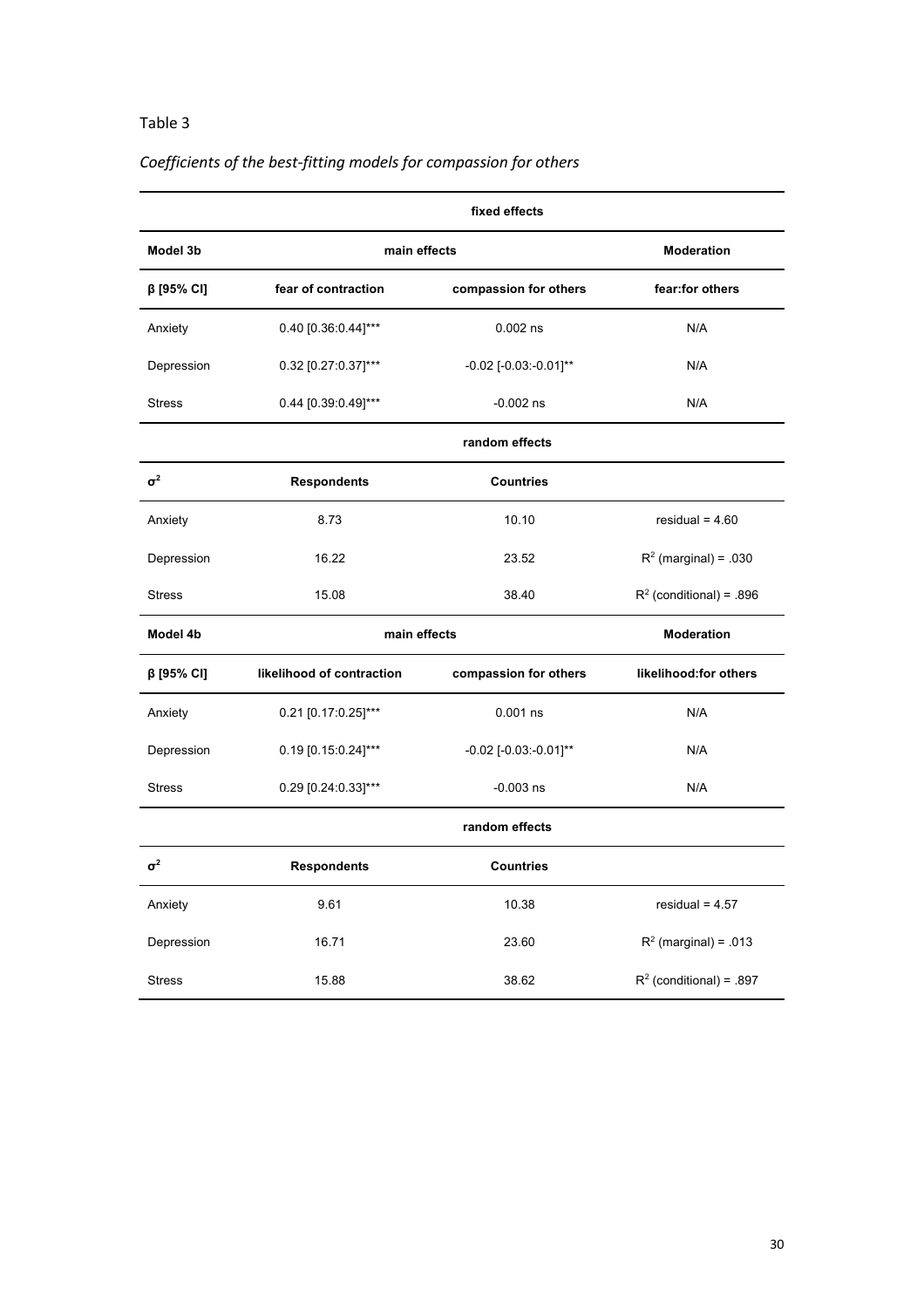|               | fixed effects             |                                  |                            |  |  |
|---------------|---------------------------|----------------------------------|----------------------------|--|--|
| Model 5b      | main effects              | <b>Moderation</b>                |                            |  |  |
| β [95% CI]    | fear of contraction       | compassion from others           | fear:from others           |  |  |
| Anxiety       | 0.39 [0.35:0.43]***       | $-0.03$ [-0.04:-0.02]***         | N/A                        |  |  |
| Depression    | 0.30 [0.25:0.35]***       | -0.06 [-0.07:-0.05]***           | N/A                        |  |  |
| <b>Stress</b> | 0.43 [0.38:0.48]***       | $-0.04$ [ $-0.05$ : $-0.03$ ]*** | N/A                        |  |  |
|               |                           | random effects                   |                            |  |  |
| $\sigma^2$    | <b>Respondents</b>        | <b>Countries</b>                 |                            |  |  |
| Anxiety       | 8.61                      | 9.88                             | residual = $4.51$          |  |  |
| Depression    | 15.13                     | 23.04                            | $R^2$ (marginal) = .046    |  |  |
| <b>Stress</b> | 14.72                     | 38.13                            | $R^2$ (conditional) = .900 |  |  |
| Model 6b      |                           | main effects                     | <b>Moderation</b>          |  |  |
| β [95% CI]    | likelihood of contraction | compassion from others           | likelihood:from others     |  |  |
| Anxiety       | 0.20 [0.17:0.25]***       | -0.03 [-0.04:-0.02]***           | N/A                        |  |  |
| Depression    | 0.18 [0.15:0.24]***       | -0.06 [-0.07:-0.05]***           | N/A                        |  |  |
| <b>Stress</b> | 0.28 [0.24:0.33]***       | -0.04 [-0.05:-0.03]***           | N/A                        |  |  |
|               |                           | random effects                   |                            |  |  |
| $\sigma^2$    | <b>Respondents</b>        | <b>Countries</b>                 |                            |  |  |
| Anxiety       | 9.44                      | 10.12                            | residual = $4.51$          |  |  |
| Depression    | 15.58                     | 23.06                            | $R^2$ (marginal) = .028    |  |  |
| <b>Stress</b> | 15.48                     | 38.29                            | $R^2$ (conditional) = .899 |  |  |

### *Coefficients of best-fitting models for compassion from others*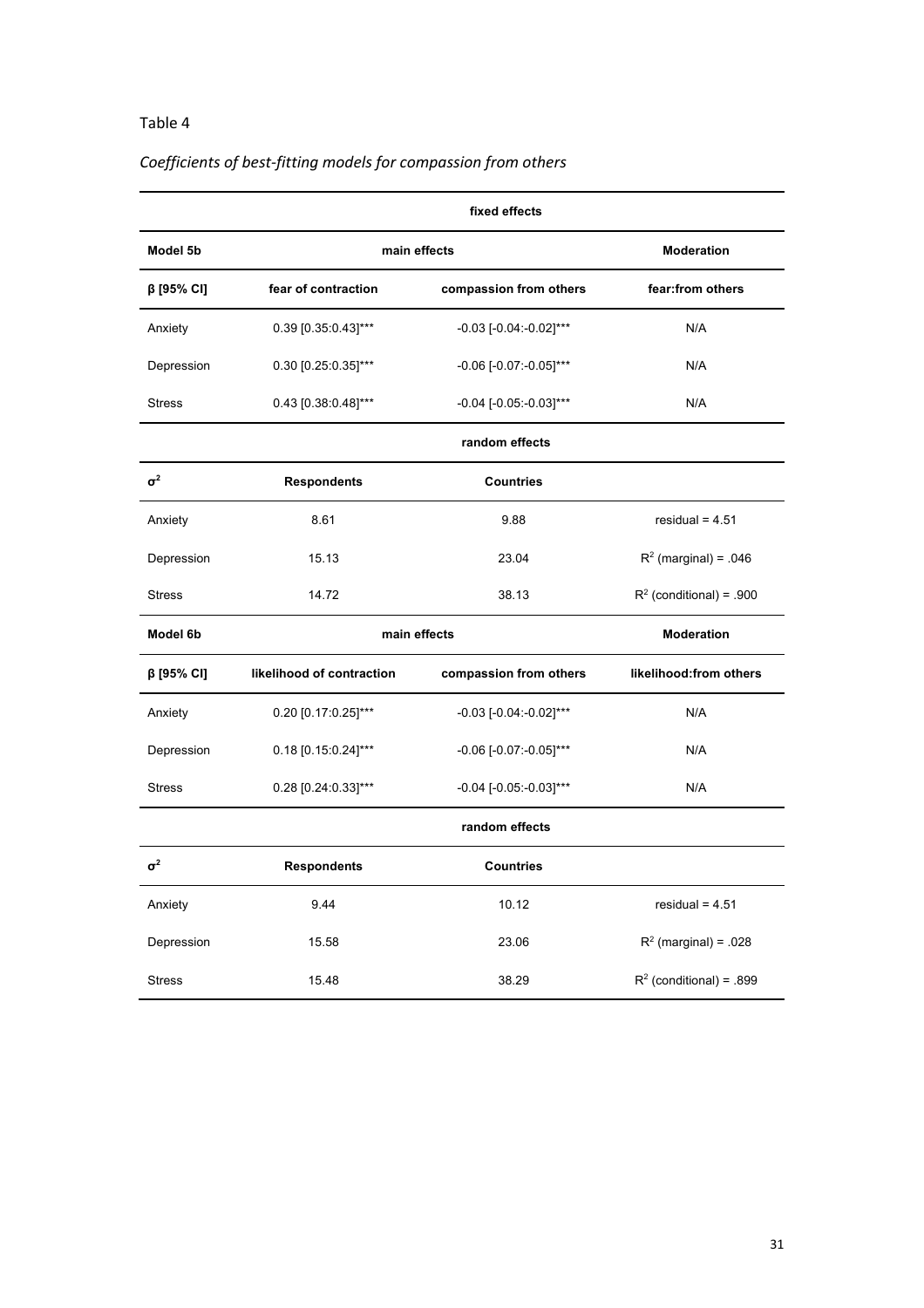| Model 1    | fixed effects                     |                        |                           |  |  |  |
|------------|-----------------------------------|------------------------|---------------------------|--|--|--|
|            | main effects                      | moderation             |                           |  |  |  |
| β [95% CI] | Intercept                         | compassion from self   | fear:for self             |  |  |  |
|            | 40.71 [39.81:41.61]***            | 0.19 [0.17:0.21]***    | $-0.001$ ns               |  |  |  |
|            | fear of contraction               | compassion for others  | fear:for others           |  |  |  |
|            | $-0.15$ [ $-0.24$ : 0.07]***      | $0.01$ ns              | $0.003$ ns                |  |  |  |
|            |                                   | compassion from others | fear:from others          |  |  |  |
|            |                                   | 0.25 [0.23:0.26]***    | 0.005 [0.004:0.006]*      |  |  |  |
|            |                                   | random effects         |                           |  |  |  |
| $\sigma^2$ | countries                         | residual               | $R^2$ (marginal) = .37    |  |  |  |
|            | 4.00                              | 56.59                  | $R^2$ (conditional) = .41 |  |  |  |
| Model 2    | fixed effects                     |                        |                           |  |  |  |
|            | main effects<br><b>Moderation</b> |                        |                           |  |  |  |
| β [95% CI] | Intercept                         | compassion from self   | likelihood:for self       |  |  |  |
|            | 40.71 [39.81:41.61]***            | 0.19 [0.17:0.21]***    | N/A                       |  |  |  |
|            | likelihood of contraction         | compassion for others  | likelihood:for others     |  |  |  |
|            | -0.14 [-0.24:.0.07]***            | $0.01$ ns              | N/A                       |  |  |  |
|            |                                   | compassion from others | likelihood:from others    |  |  |  |
|            |                                   | 0.25 [0.23:0.26]***    | N/A                       |  |  |  |
|            | random effects                    |                        |                           |  |  |  |
| $\sigma^2$ | countries                         | Residual               | $R^2$ (marginal) = .37    |  |  |  |
|            | 4.05                              | 56.66                  | $R^2$ (conditional) = .41 |  |  |  |

### *Coefficients of the two models related to social safeness (SPSS)*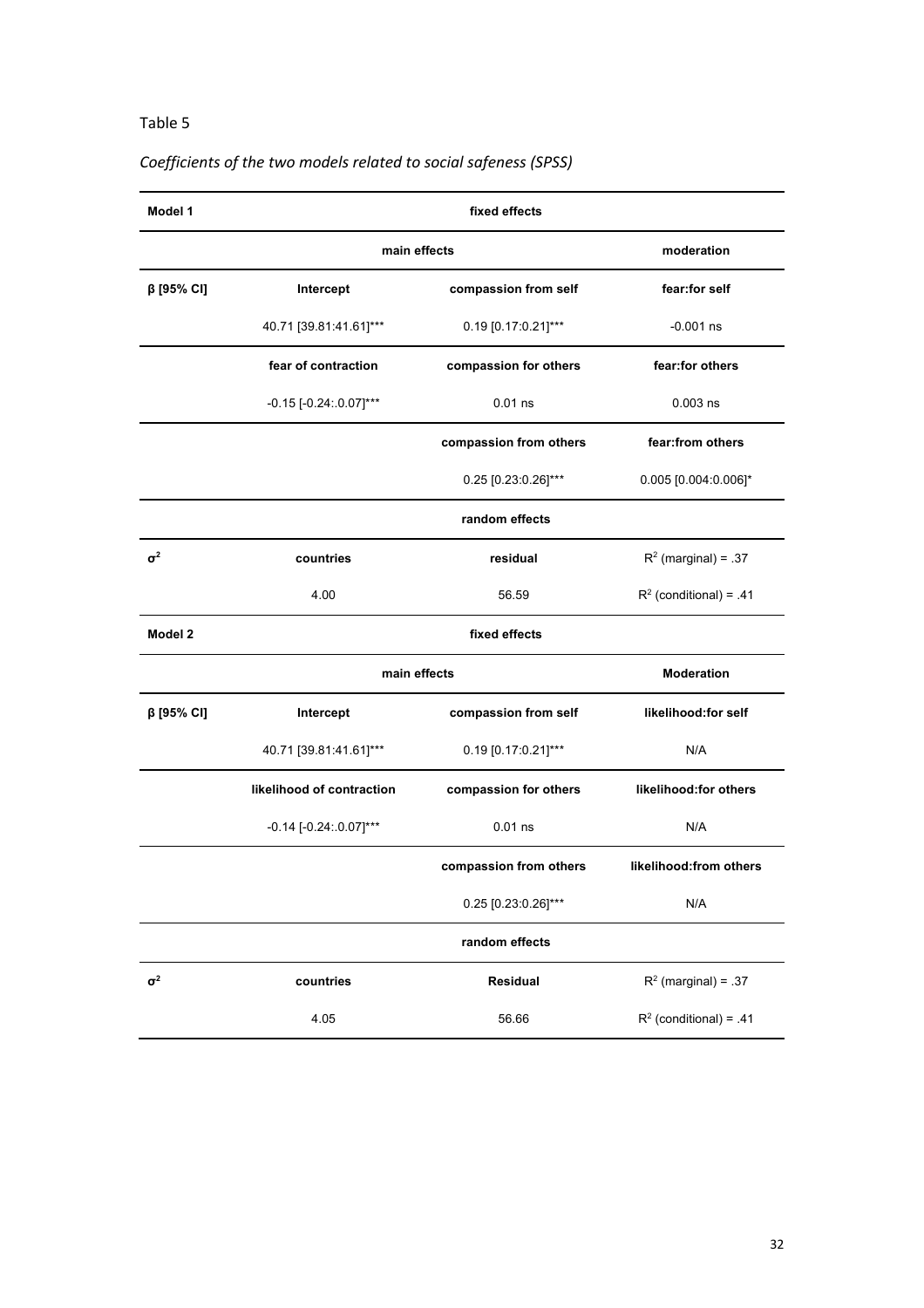### **Figure 1**

*Marginal effects of moderation of self-compassion (CEASselfC) on the impact of fear of contraction of COVID-19 (PTCSfearC) on depression, anxiety and stress (DASS)*

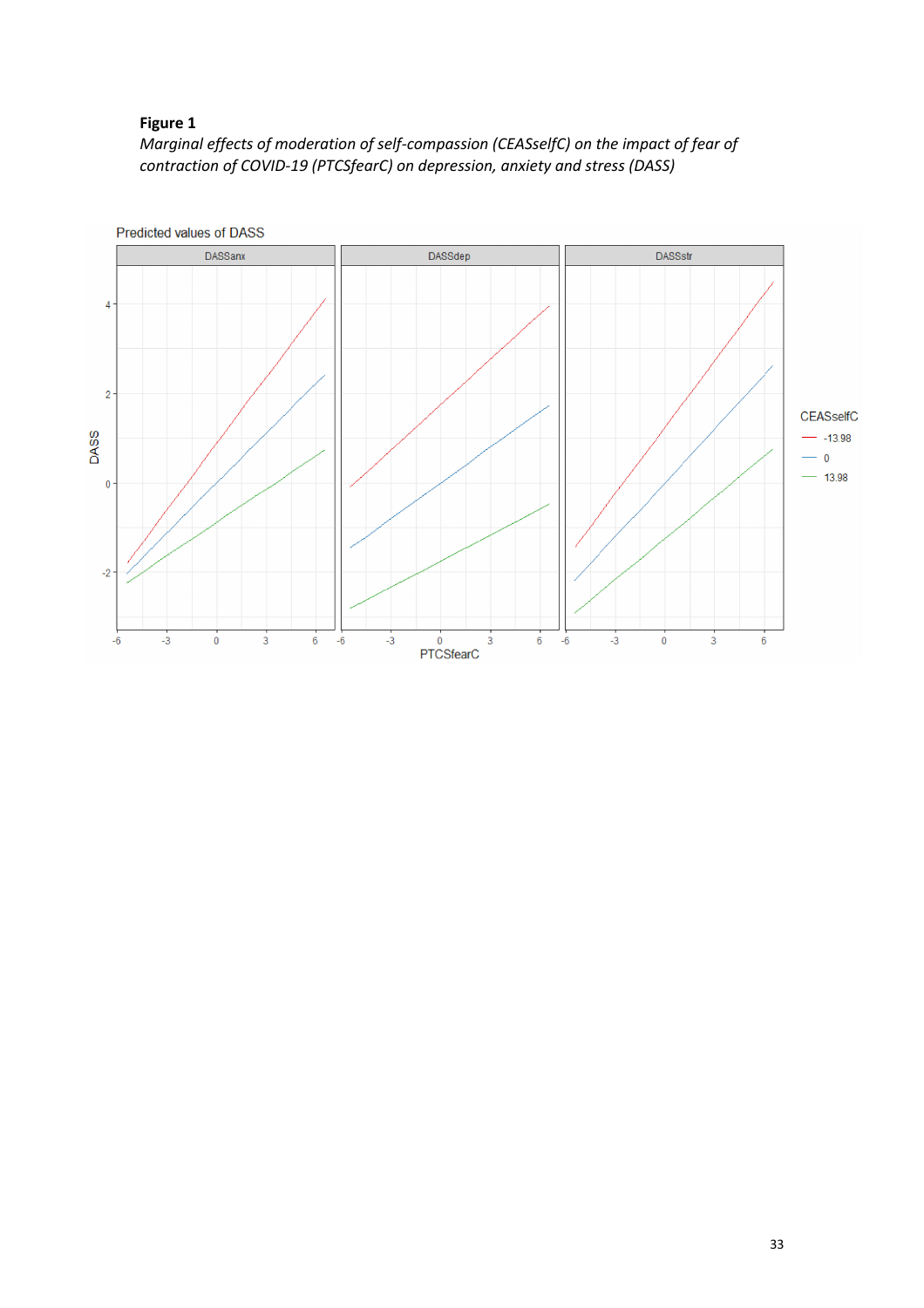### **Supplementary Online Material 1**

### *Research samples with sociodemographic information*

| Country              | Size | Male        | Female | Other          | I prefer not<br>to respond | Mean Age | SD Age |
|----------------------|------|-------------|--------|----------------|----------------------------|----------|--------|
| Argentina            | 257  | 33          | 223    | $\pmb{0}$      | $\mathbf{1}$               | 46.48    | 12.151 |
| Australia            | 109  | 16          | 92     | 1              | 0                          | 49.31    | 14.594 |
| <b>Brazil</b>        | 299  | 31          | 267    | 1              | 0                          | 42.79    | 12.534 |
| Canada               | 115  | 24          | 89     | $\mathbf 0$    | $\overline{2}$             | 48.41    | 18.886 |
| China                | 77   | 28          | 48     | $\mathbf 0$    | $\mathbf{1}$               | 39.95    | 15.024 |
| Chile                | 282  | 32          | 250    | $\pmb{0}$      | 0                          | 45.91    | 11.498 |
| Columbia             | 50   | 11          | 39     | $\mathbf 0$    | 0                          | 46.30    | 13.132 |
| Cyprus               | 38   | $\mathsf 3$ | 35     | $\pmb{0}$      | $\pmb{0}$                  | 31.55    | 11.608 |
| Denmark              | 141  | 23          | 118    | $\pmb{0}$      | $\mathbf 0$                | 48.82    | 11.869 |
| France               | 115  | 21          | 94     | $\mathbf 0$    | 0                          | 46.71    | 16.337 |
| <b>Great Britain</b> | 268  | 30          | 236    | 1              | $\mathbf{1}$               | 46.62    | 13.808 |
| Greece               | 145  | 15          | 130    | $\mathbf 0$    | 0                          | 35.60    | 13.532 |
| Italy                | 160  | 40          | 120    | $\pmb{0}$      | 0                          | 41.47    | 12.988 |
| Japan                | 522  | 183         | 326    | 4              | 9                          | 29.56    | 13.421 |
| Mexico               | 181  | 35          | 144    | $\mathbf 0$    | $\overline{2}$             | 46.89    | 12.125 |
| Poland               | 82   | 12          | 69     | $\mathbf 0$    | $\mathbf{1}$               | 43.94    | 12.471 |
| Portugal             | 394  | 82          | 310    | 1              | 1                          | 42.16    | 12.838 |
| Saudi Arabia         | 256  | 24          | 226    | $\mathbf 0$    | 6                          | 23.89    | 8.008  |
| Slovakia             | 46   | $\,6\,$     | 40     | $\pmb{0}$      | $\pmb{0}$                  | 34.89    | 10.067 |
| Spain                | 392  | 78          | 314    | $\pmb{0}$      | $\pmb{0}$                  | 46.81    | 12.478 |
| <b>USA</b>           | 128  | 12          | 109    | $\overline{7}$ | 0                          | 48.18    | 14.817 |